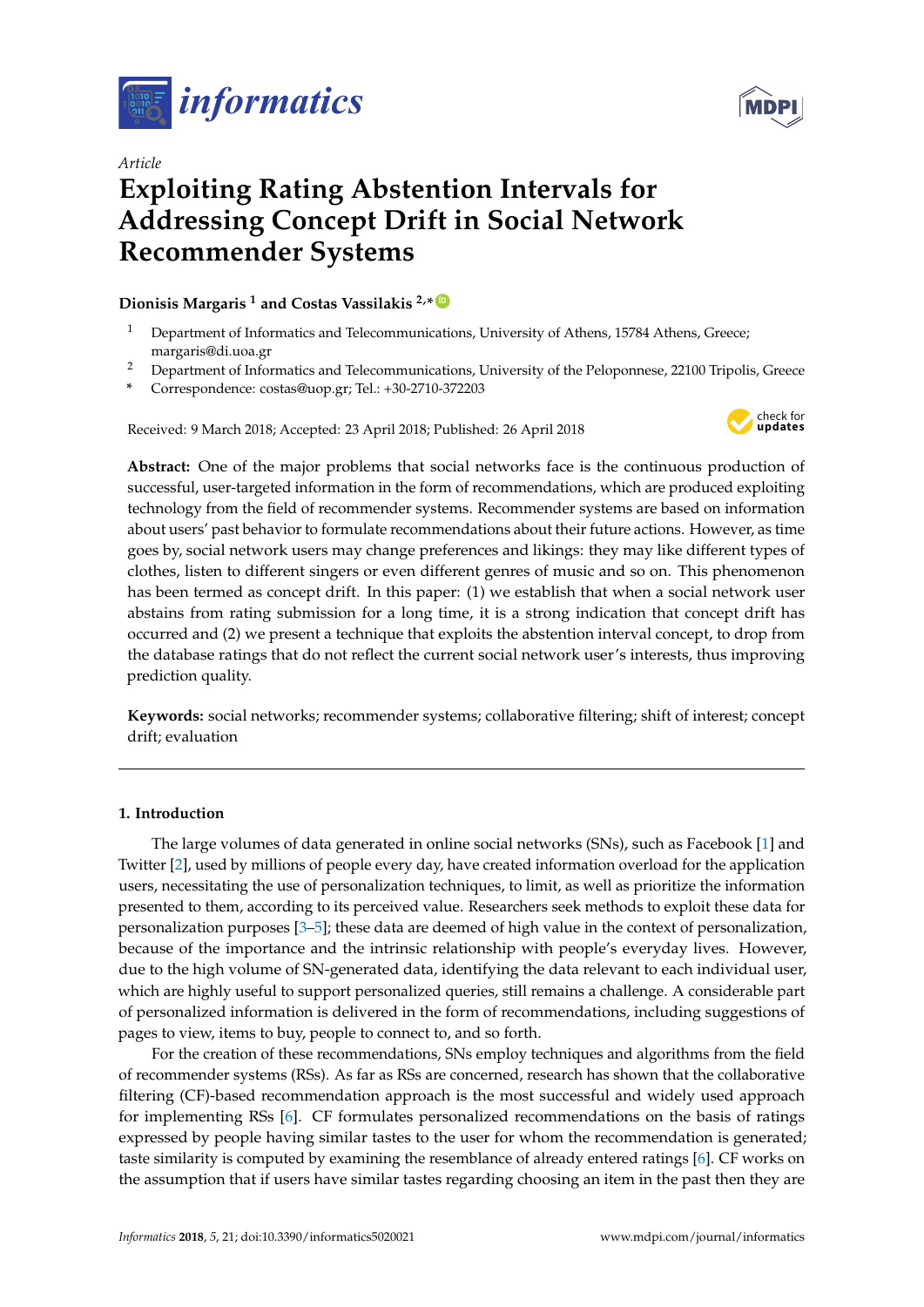likely to have similar interests in the future too. Typically, for each user, a set of "nearest neighbor" users is found, i.e., those users that display the strongest correlation to the target user. Scores for unseen items are predicted based on a combination of the scores given from the nearest neighbors [\[7\]](#page-17-5). The biggest advantage of CF is that explicit content description is not required (as in content-based systems): instead, traditional CF relies only on opinions expressed by users on items either explicitly (e.g., a user enters a rating for the item) or implicitly (e.g., a user purchases an item, which indicates a positive assessment).

Although traditional RSs assume that users are independent and do not take into account important social aspects that denote interaction among users, current research [\[4,](#page-17-6)[8,](#page-17-7)[9\]](#page-17-8) enhances recommendation quality, by incorporating SN information such as tie strength [\[3,](#page-17-2)[10\]](#page-17-9), that quantifies the projected influence of one user to another, along with static data from the user profile, such as location, age or gender, during the recommendation process. However, within the recommendation process, most typical RSs, as well as SN RSs, assume that the rating time is not relevant and ignore how old each user-item rating is. Rating age can be exploited to substantially enhance recommendation quality, due to phenomena such as shift of interest [\[11,](#page-17-10)[12\]](#page-17-11) and concept drift [\[13\]](#page-17-12). Concept drift occurs when the concept about which data is being collected shifts from time to time after a minimum stability period [\[14\]](#page-17-13). Such changes are reflected in incoming instances and deteriorate the accuracy of classifiers learned from past training tuples. Examples of real life concept drifts include spam categorization, weather predictions, monitoring systems, financial fraud detection, and evolving customer preferences [\[15\]](#page-17-14).

In this paper, we contribute to the state-of-the-art of SN RSs by: (1) establishing that when a user abstains from submitting ratings for a long time, it is a strong indication that concept drift has occurred and (2) presenting a technique, that exploits the abstention interval concept, to drop ratings from the database, under the rationale that these ratings correspond to user preferences and likings that are not valid anymore, due to the concept drift and shift of interest phenomena. By dropping these ratings, database consistency is promoted and prediction quality is improved. The proposed technique (1) can be exploited in the context of SNs, to offer more accurate and successful recommendations to SN users and (2) is evaluated in both real SN users' satisfaction, as well as against widely used RSs' datasets with diverse characteristics, and in both SN metrics and traditional RSs metrics. Furthermore, the proposed technique can operate without any extra information concerning the items' to be recommended characteristics (e.g., categories that they belong to or attributes' values, e.g., price, availability, etc.), can be used in all rating databases that include a timestamp, as a preprocessing step, and has been shown to be effective in any size and type of users-items database. However, where item categories are available, the algorithm can take them into account to further improve recommendation quality.

The rest of the paper is structured as follows: Section [2](#page-1-0) overviews related work, while Section [3](#page-4-0) presents the proposed technique. Section [4](#page-6-0) evaluates the proposed technique, both in terms of user satisfaction and by evaluating it against real RSs' datasets, and discusses its results, and finally, Section [5](#page-16-0) concludes the paper and outlines future work.

# <span id="page-1-0"></span>**2. Literature Review**

Bakshy et al. [\[16\]](#page-17-15) examine the role of SNs in the recommendation process within a field experiment that randomizes exposure to signals about friends' information and the relative role of strong and weak ties. In [\[3\]](#page-17-2), Bakshy et al. demonstrate the substantial consequences of including minimal social cues in advertising and measure the positive relationship between a consumer's response and the strength of his connection with an affiliated peer. Moreover, ref. [\[3\]](#page-17-2) provides an influence metric between two SN users in an interest category C; this metric is termed influence level and is denoted as IL(C). Both these works establish that recommendation algorithms are valuable tools in SN, and examine social cues and other methods to increase the probability that a recommendation is adopted. Oechslein and Hess [\[17\]](#page-18-0) also assert that a strong tie relationship has positive influence on the value of a recommendation.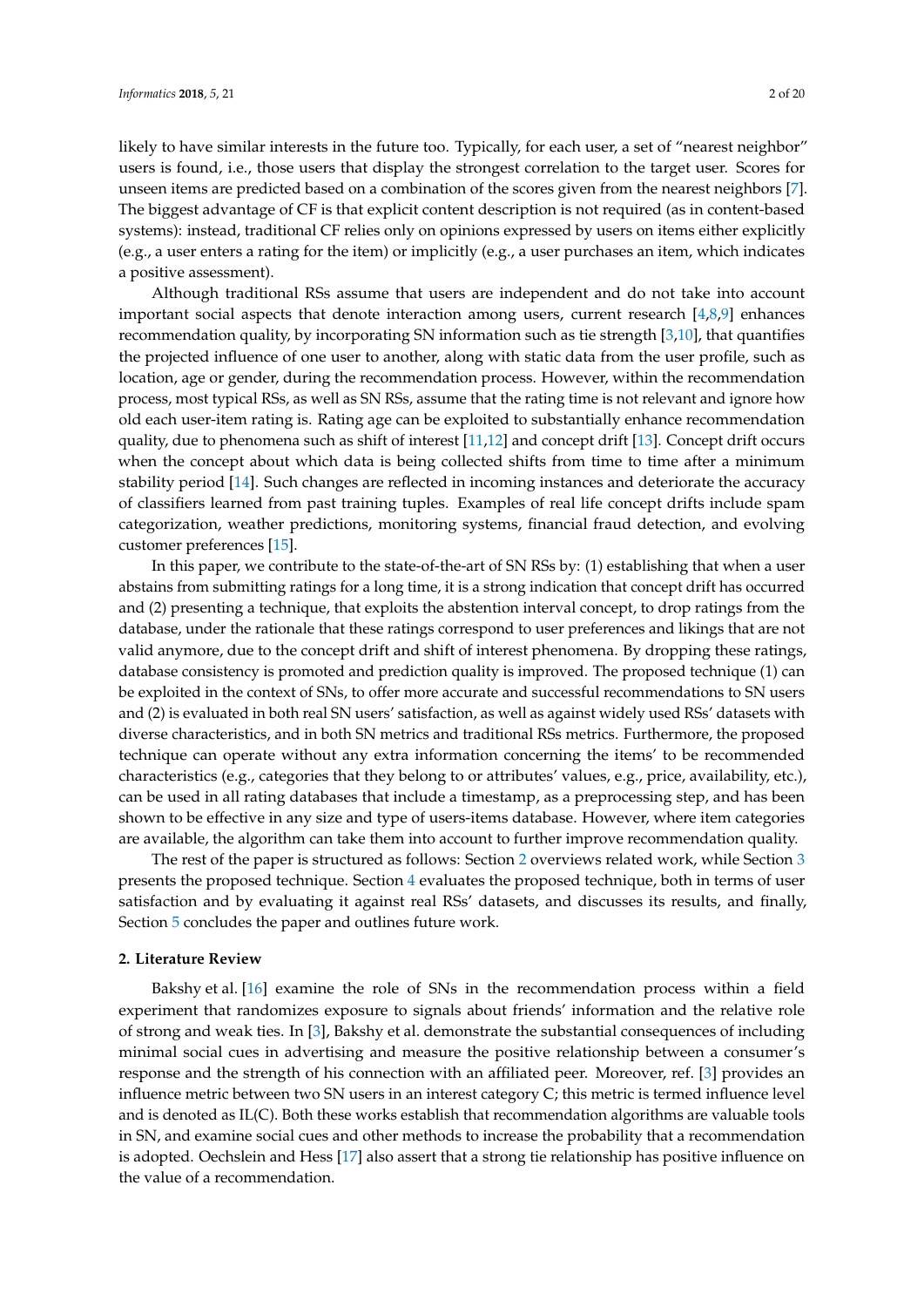In [\[9\]](#page-17-8), Margaris et al. present an algorithm for ordering query results when SN users execute queries, taking into account the behavior of users in the past, as well as the influencing factors between SN users. Furthermore, Margaris et al. [\[9\]](#page-17-8) assert that for each SN user, only his/her 30 strongest influencers need to be computed in order to produce reliable and successful recommendations. Margaris et al. [\[8\]](#page-17-7) present an algorithm for fostering information diffusion in SNs through the generation of appropriate recommendations. The method proposed therein takes into account two perspectives for identifying items that are more likely to be of interest to each particular user: (a) qualitative aspects of the recommended items, such as price and reliability, which are matched against the buying and viewing habits of each user within the relevant product category and (b) the actions and likings of the user's social neighborhood, as well as the influence level of each one of the user's social neighbors on the particular user. When an item is deemed interesting by a user's social neighborhood, but its qualitative aspects significantly differ from the user's preferences within the particular item category, semantic similarity is employed to identify items that are similar to the original item and at the same time close to the user's preferences on qualitative aspects. Furthermore, Margaris et al. [\[8\]](#page-17-7) show that more reliable and successful recommendations can be produced when utilizing distinct sets of influencers per interest category, instead of using a single set of influencers for every recommendation to be made. The same conclusion is reached by Margaris et al. [\[4\]](#page-17-6): in this work, a novel algorithm for making accurate knowledge-based leisure time recommendations to social media users is presented. The proposed algorithm considers qualitative attributes of the places (e.g., price, service, atmosphere), the profile and habits of the user for whom the recommendation is generated, place similarity, the physical distance of locations within which places are located, and the opinions of the user's influencers. Regarding the number of influencers within a category that need to be considered for formulating recommendations, Margaris et al. [\[8\]](#page-17-7) establish that for each SN user, only his/her eight strongest influencers per category need to be used.

Trust-based RSs take an alternative approach for considering the ties between users of SNs: under this approach, the trust level between users is computed and exploited, instead of the influence level. In this context, Gulcin and Polat [\[18\]](#page-18-1) present a comparative review of RSs, trust/reputation systems, and their combined usage. Then, a sample trust based agent oriented RS is proposed and its effectiveness is justified with the help of some experiments. Fotia et al. [\[19\]](#page-18-2) demonstrate, by an extended set of experiments on datasets extracted from real communities, that trust measures can effectively replace profile matching in order to optimize group's cohesion and that it is also possible to replace the global trust measure with a local measure of trust, called local reputation, which is not highly sensitive to the size of the network, thus allowing to perform computations which are limited on the size of the ego-network of the single node. Martinez-Cruz et al. [\[20\]](#page-18-3) develop an ontology to characterize the trust between users using the fuzzy linguistic modeling, so that in the recommendation generation process they do not take into account users with similar ratings history, but users in which each user can trust. They present their ontology and provide a method to aggregate the trust information captured in the trust-ontology and to update the user profiles based on the feedback. Walter et al. [\[21\]](#page-18-4) present a model of a trust-based RS on a SN, where agents use their SN to reach information and their trust relationships to filter it. They investigate how the dynamics of trust among agents affect the performance of the system by comparing it to a frequency-based RS. Furthermore, they identify the impact of network density, preference heterogeneity among agents, and knowledge sparseness to be crucial factors for the performance of the system. Finally, O'Donovan and Smyth [\[22\]](#page-18-5) suggest that the traditional emphasis on user similarity may be overstated and they argue that additional factors have an important role to play in guiding recommendation. Specifically they propose that the trustworthiness of users must be an important consideration. Furthermore, they present two computational models of trust and show how they can be readily incorporated into standard CF frameworks in a variety of ways. They also show how these trust models can lead to improved predictive accuracy during recommendation.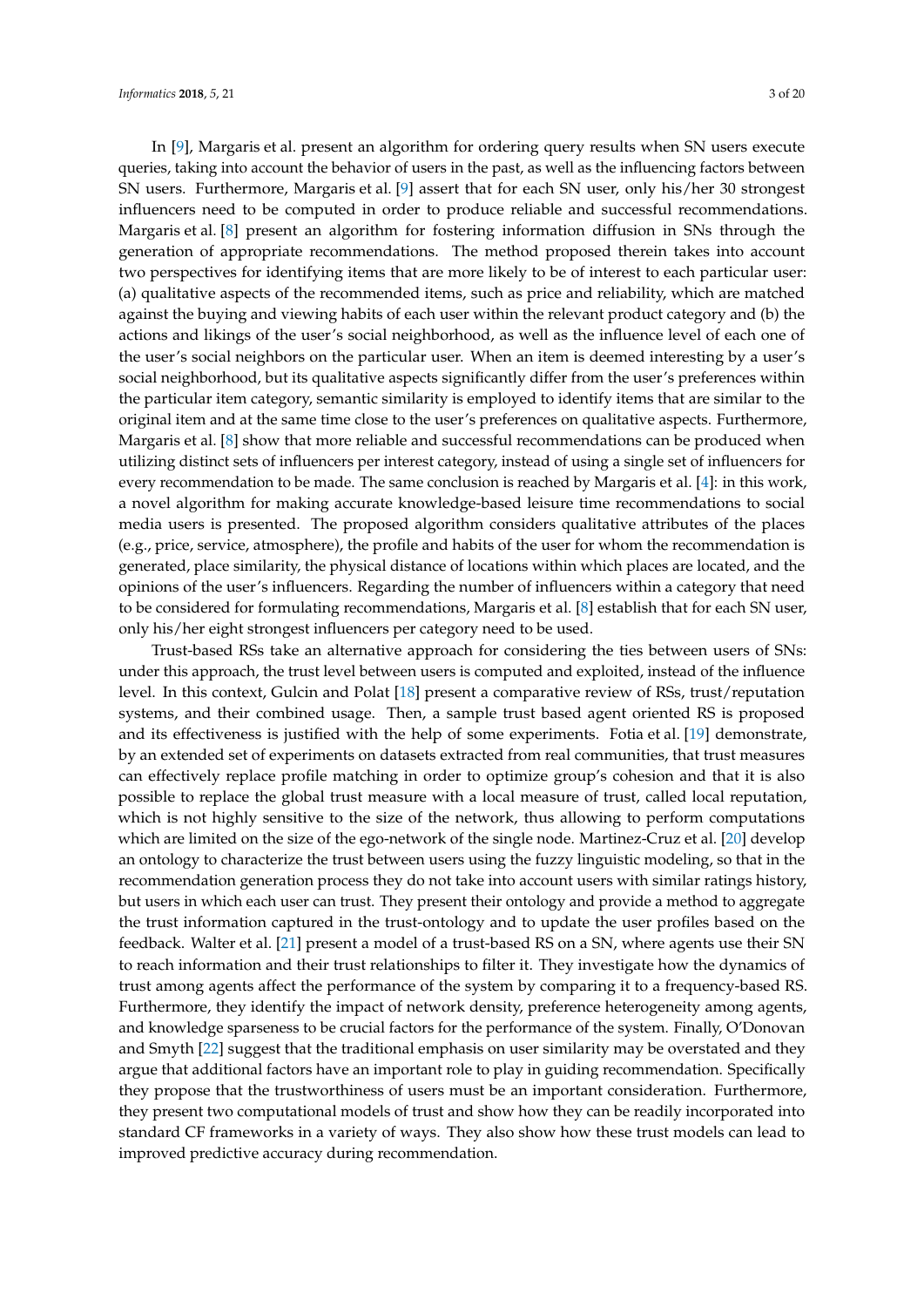Bedi et al. [\[23\]](#page-18-6) accommodate trust into a more comprehensive semantic structure, proposing the design of a RS that uses knowledge stored in the form of ontologies. The interactions amongst the peer agents for generating recommendations are based on the trust network that exists between them. Recommendations about a product given by peer agents are in the form of Intuitionistic Fuzzy Sets specified using degree of membership, non-membership and uncertainty. The presented design uses ontologies, a knowledge representation technique for creating annotated content for Semantic Web. The presented RS uses temporal ontologies that absorb the effect of changes in the ontologies due to the dynamic nature of domains, in addition to the benefits of ontologies. Semantic information is also utilized by Rosaci [\[24\]](#page-18-7); this work focuses on the importance of taking into account semantic information, and proposes an approach for finding semantic associations which would not emerge without considering the structure of the data groups. His approach is based on the introduction of a new metadata model, which is an extension of the direct, labeled graph allowing the possibility to have nodes with a hierarchical structure. Semantics are also used by Rivera et al. [\[25\]](#page-18-8), who propose a method capable to use the users' preferences, like points of interests (POIs) and activities that users want to realize during their vacations. Moreover, some weighted features such as the max distance that users want to walk between POIs, and opinions of other users, coming from the web 2.0 by means of social media are taken into account.

Besides semantics and SN dynamics, some works on RSs consider the overall context of the recommendation, in order to formulate the set of items that will be proposed to the user. Adomavicius and Tuzhilin [\[26\]](#page-18-9) examine how context can be defined and used in RSs in order to create more intelligent and useful recommendations. Furthermore, they present how to defining context in RSs and discuss different paradigms of incorporating it into the recommendation process. Additionally, Liu and Aberer [\[27\]](#page-18-10) present SoCo, a novel context-aware RS incorporating elaborately processed SN information. It handles contextual information by applying random decision trees to partition the original user-item-rating matrix, such that the ratings with similar contexts are grouped. Matrix factorization is then employed to predict missing preference of a user for an item using the partitioned matrix. In order to incorporate SN information, they introduce an additional social regularization term to the matrix factorization objective function to infer a user's preference for an item by learning opinions from his/her friends who are expected to share similar tastes. Furthermore, a context-aware version of the Pearson Correlation Coefficient is proposed to measure user similarity.

In the domain of RSs, Tsymbal [\[28\]](#page-18-11) recognizes two kinds of concept drift that may occur in the real world, sudden (also known as abrupt or instantaneous), and gradual concept drift. For example, someone graduating from college might suddenly have completely different monetary concerns, whereas a slowly wearing piece of factory equipment might cause a gradual change in the quality of output parts. Stanley [\[29\]](#page-18-12) further divides gradual drift into moderate and slow drifts, depending on the rate of the changes, while Gama et al. [\[13\]](#page-17-12) extend the patterns of changes over time by adding incremental concept drift (consisting of many intermediate concepts in between, e.g., a person becomes increasingly interested in history documentaries, losing interest in science fiction movies) and reoccuring concepts (when new concepts that were not seen before, or previously seen concepts may reoccur after some time).

The issue of dealing with concept drifts has lately received considerable research attention. Brzezinski and Stefanowski [\[30\]](#page-18-13) focus on the topic of adaptive ensembles which generate component classifiers sequentially from fixed size blocks of training examples called data chunks and propose a new data stream classifier, called the Accuracy Updated Ensemble (AUE2), which aims at reacting equally well to different types of drift. AUE2 combines accuracy-based weighting mechanisms known from block-based ensembles (in such ensembles, when a new block arrives, existing component classifiers are evaluated and their combination weights are updated) with the incremental nature of Hoeffding Trees. Ning et al. [\[31\]](#page-18-14) present a novel method for detecting concept drift in a case-based reasoning system. They introduce a new competence model that detects differences through changes in competence. Their competence-based concept detection method requires no prior knowledge of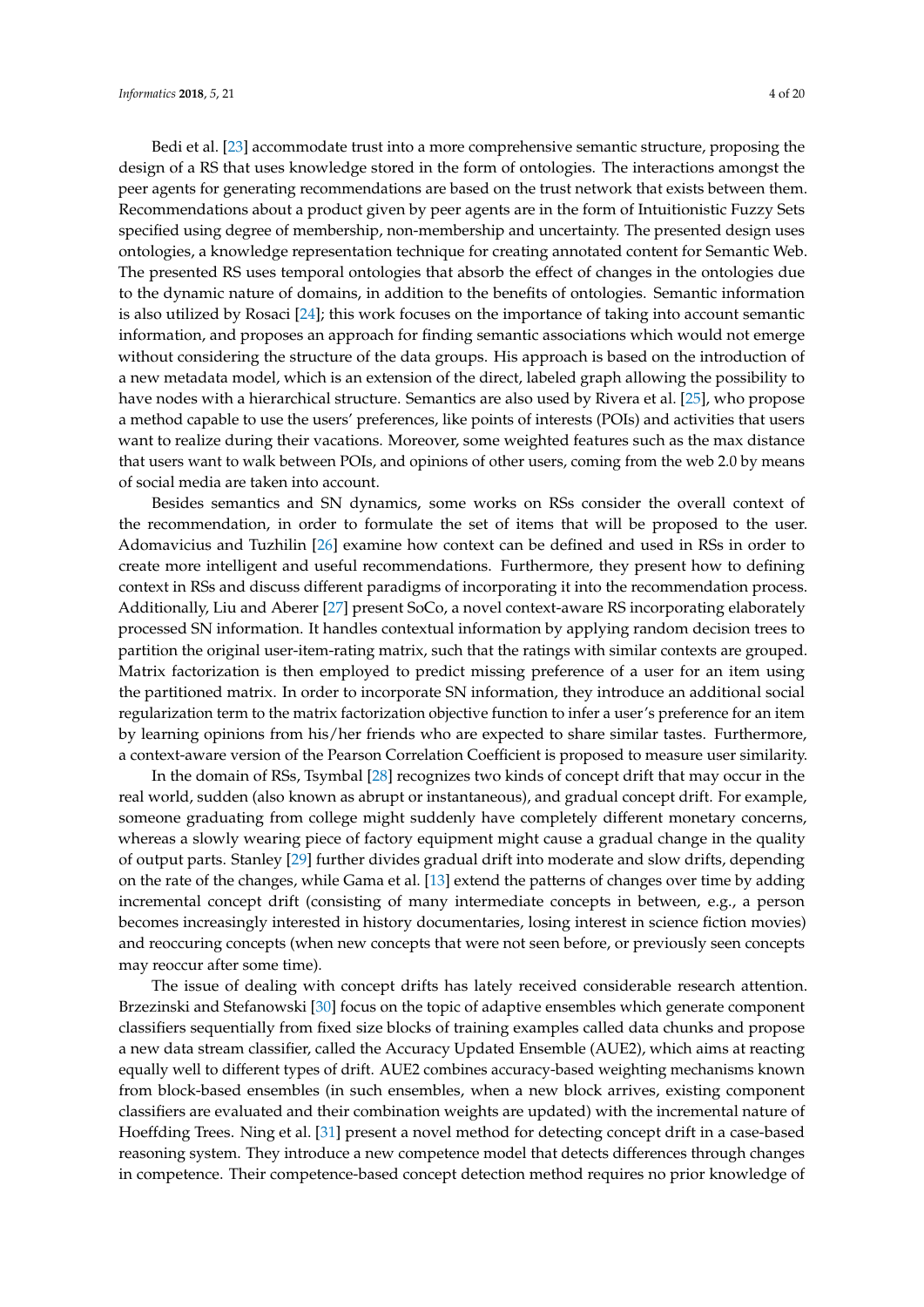case distribution and provides statistical guarantees on the reliability of the changes detected, as well as meaningful descriptions and quantification of these changes. Liu et al. [\[32\]](#page-18-15) propose a novel concept drift detection method, which is called Anomaly Analysis Drift Detection (AADD), to improve the performance of machine learning algorithms under non-stationary environment. The proposed AADD method is based on an anomaly analysis of learner's accuracy associated with the similarity between learners' training domain and test data. Shao et al. [\[33\]](#page-18-16) propose a prototype-based learning method to mine evolving data streams.

To dynamically identify prototypical examples, error-driven representativeness learning is used to compute the representativeness of examples over time. Noisy examples with low representativeness are discarded, and representative examples can be further summarized by a smaller set of prototypes using synchronization-inspired constrained clustering. Margaris and Vassilakis [\[34\]](#page-18-17) explore the use of a pruning algorithm, maintaining the last N ratings of each user, for achieving better prediction accuracy, while Margaris and Vassilakis [\[35\]](#page-18-18) present an algorithm, namely  $k_{\text{early}}-N\%$ , for pruning user histories in rating prediction systems, which increases the rating database (ratings DB) consistency and consequently prediction quality, since it achieves to prune old "noisy" ratings. Both of these works show that pruning can achieve improved prediction accuracy, while achieving considerable database size gains and decrease prediction computation time. However, none of the above mentioned works exploits users' rating abstention interval in both RSs' datasets, as well as SN RSs, as a trigger in order to recognize and deal with occurrences of concept drift.

# <span id="page-4-0"></span>**3. Methodology**

The algorithm operates similarly to a standard user-user CF algorithm [\[36\]](#page-18-19); however it applies a preprocessing step to the dataset: for each SN user (*u*) it sorts his/her ratings in descending timestamp order, and iterates over them copying ratings in the new rating database, until the time interval between two consecutive ratings is larger than the value of the rating abstention interval (RAI) parameter. Effectively, this technique locates, for each SN user, a point in time when he/she has abstained from submitting ratings for a period more than the RAI parameter, and subsequently eliminates all ratings submitted by the currently examined SN user, which have timestamps prior to the identified time point from the ratings database. Listing 1 presents the database preprocessing algorithm, which accepts as input the original ratings database RatingsDB and the value of the RAI parameter, and produces as output the preprocessed database PreprocessedDB, where some ratings have been eliminated according to the criterion described above.

**Listing 1** Pseudocode for the rating abstention interval (RAI)-based preprocessing algorithm

```
PreprocessedDB = ∅
Foreach user u ∈ RatingsDB
  r_{\rm u} = retrieveAllUserRatings(u, RatingsDB)
  sort r_u on timestamp with descending order
  // the most recent rating is always included
  PreprocessedDB = PreprocessedDB \cup {r<sub>u</sub>[1]}
  For i = 2 TO count(r_u)
    If (timestamp(r_u[i-1]) – timestamp(r_u[i])) > RAI
       Break
    Else
       PreprocessedDB = PreprocessedDB \cup {r_u[i]}
    End If
  Next i
```
In our experiments, reported in Section [4,](#page-6-0) we explored different candidate values for the RAI parameter. In the experiments conducted on real RS datasets, we used the following candidate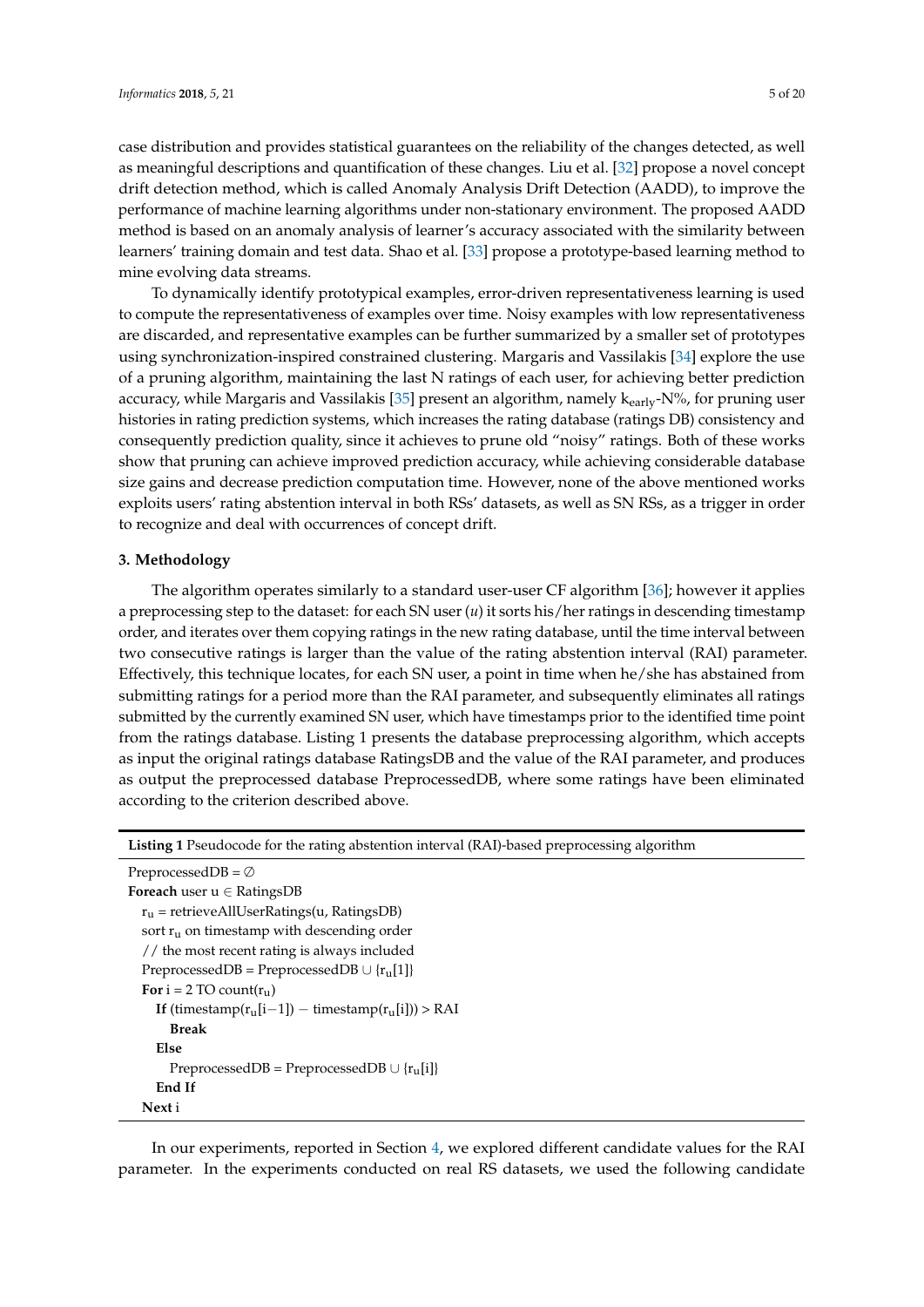interval values: 1 year, 1/2 year, 3 months, 2 months, 1 month, 15 days, 10 days, 7 days, 5 days and 3 days. In experiments conducted with real SN users, the candidate interval values used were 1 year, 1/2 year, 3 months, 2 months and 1 month, due to practical reasons: in our experiment, we followed a within-subject design [\[37\]](#page-18-20), where each subject evaluated all setups. Including the candidate RAI values 15 days, 10 days, 7 days, 5 days and 3 days, would effectively double the number of setups that each subject would need to evaluate, resulting to increased subject fatigue, which is known to negatively affect performance (c.f. [\[38\]](#page-18-21)). On the other hand, moving to between subjects experiment design would require a substantially higher number of participants. The latter approach is part of our future work.

After the preprocessed ratings database has been populated, prediction computation proceeds by finding either the set of users which have rated items similarly with *u*; (this set of users is termed "near neighbors of *u*"—denoted as *NN*(*u*)), as far as the RSs' are concerned or the SN's user strongest influencers (SN users whose actions seem to influence our current user the most), as far as the SNs are concerned. These phases are described in the following paragraphs.

#### *3.1. Determining the Strongest Influencers*

Bakshy et al. [\[3\]](#page-17-2) assert that an SN user responds better to suggestions that are linked to friends within the SN, to whom the user has high tie strength. The tie between SN users *i* and *j* is directed and is computed as:

$$
W_{i,j} = \frac{C_{i,j}}{C_i} \tag{1}
$$

where  $C_i$  is the total number of communications posted in a certain time period in the social network by SN user *i*, whereas *Ci,j* is the total number of communications posted by SN user *i* on the social network during the same period and are directed at user *j* or on posts by user *j*. Bakshy et al. [\[3\]](#page-17-2) use a 90-day period to compute tie strength. This tie strength is considered to be the influence level of user *j* to user *i* and is denoted as *IL*(*i*, *j*). Regarding the number of influencers that are needed to produce recommendations of high quality, Margaris et al. [\[9\]](#page-17-8) established that *K* = 30 influencers are sufficient. In our work, we adopt this setting; the set of SN users having the highest influence to SN user *i* is denoted as *influencers*(*i*). The tie strength metric can be exploited to identify the influencers of a user.

However, when a recommendation for an item in a specific category is needed, it would be useful to consider only those influencers that are relevant to the specific category. To further elaborate the influence metric and enhance recommendation accuracy, we utilize user interests that are collected by the SN (e.g., Facebook interest targeting [\[39\]](#page-19-0)) or other services, such as search engines (e.g., Google interests, [\[40\]](#page-19-1)), following the approach described by Margaris et al. [\[8\]](#page-17-7). In particular, in this work we extract and utilize the interest lists maintained for each user by Facebook. These interest lists are built transparently when users simply interact with the social network or the web (i.e., browse and/or post content), they encompass comprehensive lists of item categories that each user is actually interested in. Having the information about users' interests available, we define the influence level of user *j* on user *i*, regarding item category *C* as:

$$
IL_C(i,j) = \begin{cases} W_{i,j}, \text{ if } C \in \text{interests}(i) \land C \in \text{interests}(j) \\ 0, \text{ otherwise} \end{cases}
$$
 (2)

i.e., we use the value of the tie strength for categories in both users' interests and a value of 0 for all other categories. Regarding the number *K* of category-specific influencers that are needed to produce recommendations of high quality, in this work we set  $K = 8$ , since according to the study presented by Margaris et al. [\[8\]](#page-17-7) this number is sufficient, while further increasing the number of category-specific influencers maintained and utilized only marginally affects recommendation quality. The set of SN users having the highest influence to SN user *i* within category *C* is denoted as *influencersc*(*i*).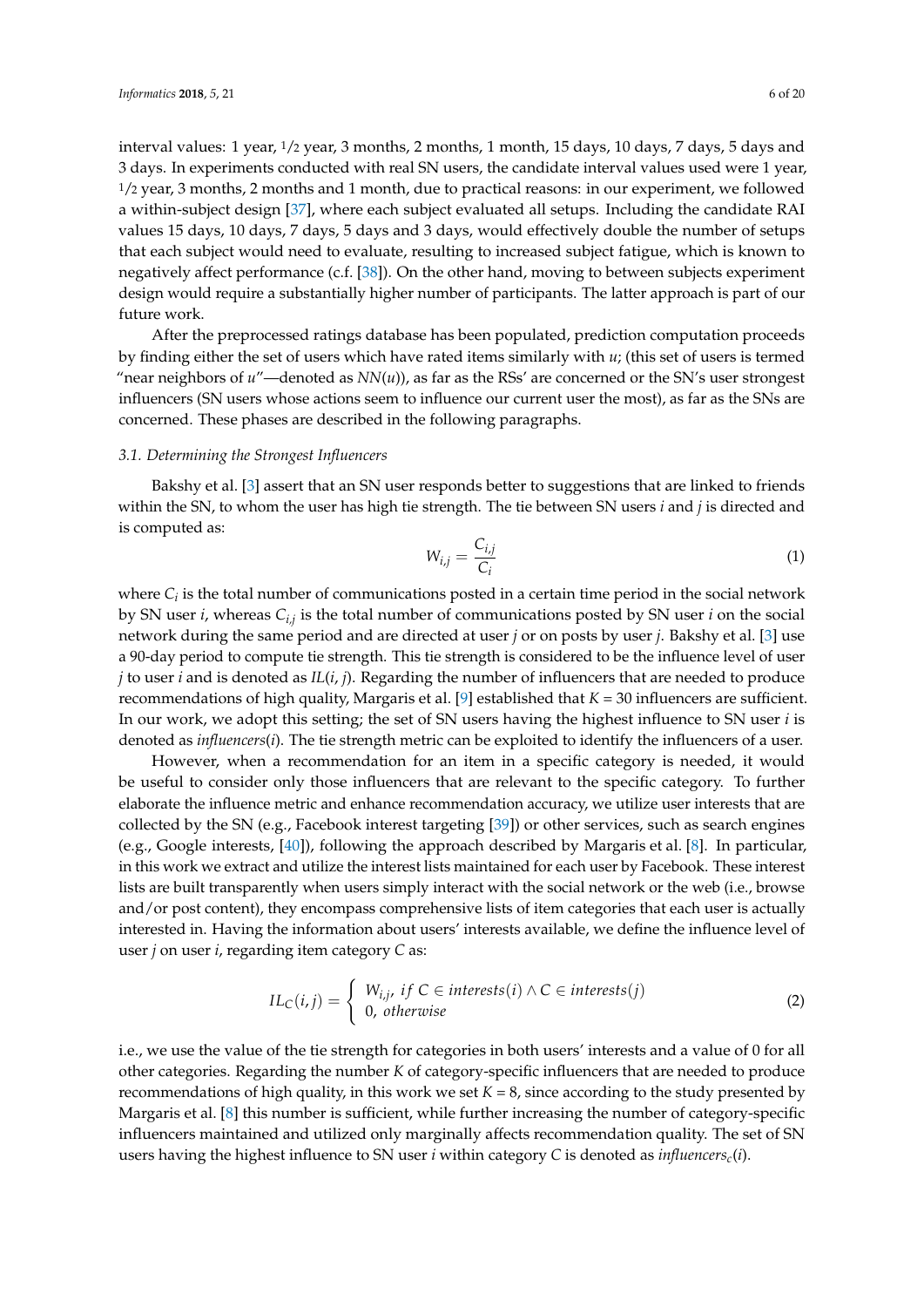#### *3.2. Similarity Metrics and Predictions in Collaborative Filtering*

As far as traditional RSs are concerned, the similarity metric between users *X* and *Y* is typically based on the Pearson correlation metric [\[41\]](#page-19-2), and is expressed as:

$$
sim(X, Y) = \frac{\sum_{k} (X_k - \overline{X}) \times (Y_k - \overline{Y})}{\sqrt{\sum_{k} (X_k - \overline{X})^2 \times \sum_{k} (Y_k - \overline{Y})^2}}.
$$
\n(3)

where *k* ranges over items that have been rated by both *X* and *Y* and  $\overline{X}$ . and  $\overline{Y}$ . are the mean values of ratings entered by users *X* and *Y*, respectively. The top-*K* users with the highest similarity with *X* are set as *NN*(*X*). In this setting, the prediction  $p(X_i)$  for rating  $X_i$  is calculated as suggested by Herlocker et al. [\[41\]](#page-19-2):

$$
p(X_i) = \overline{X} + \frac{\sum_{U \in NN(X)} (U_i - \overline{U}) \times sim(X, U)}{\sum_{U \in NN(X)} |sim(X, U)|}
$$
(4)

In the case that influence level is considered, when formulating a recommendation for user *X*, the ratings of *X*'s influencers have to be taken more strongly into account. This can be achieved by modifying Formula (3) as follows:

$$
sim_{IL}(X, Y) = \frac{\sum_{k} (X_k - \overline{X}) \times (Y_k - \overline{Y})}{\sqrt{\sum_{k} (X_k - \overline{X})^2 \times \sum_{k} (Y_k - \overline{Y})^2}} \times IL(X, Y).
$$
\n(5)

Respectively, Formula (4) is modified to (a) take into account the extended similarity metric and (b) arrange that the ratings of influencers are considered, rather than the ratings of nearest neighbors. More formally, in the case that influence level is considered the prediction  $p(X_i)$  for rating  $X_i$  is calculated as:

$$
p(X_i) = \overline{X} + \frac{\sum_{U \in influences(X)} (U_i - \overline{U}) \times sim_{IL}(X, U)}{\sum_{U \in influences(X)} |sim_{IL}(X, U)|}.
$$
 (6)

Finally, when category-specific influencers are used, Formula (5) is modified to use the category-specific influence level  $IL_C(X, Y)$ , i.e.,:

$$
sim_{IL(C)}(X, Y) = \frac{\sum_{k} (X_k - \overline{X}) \times (Y_k - \overline{Y})}{\sqrt{\sum_{k} (X_k - \overline{X})^2 \times \sum_{k} (Y_k - \overline{Y})^2}} \times IL_C(X, Y)
$$
\n(7)

and Formula (6) is adapted to (a) take into account the category-specific influence-aware similarity metric and (b) arrange that the ratings of the category-specific influencers are considered, rather than the ratings generic influencers. More specifically, when category-specific influencers are used, the prediction  $p(X_i)$  for rating  $X_i$ , where item *i* belongs to category *C* is calculated as:

$$
p(X_i) = \overline{X} + \frac{\sum_{U \in influences_C(X)} (U_i - \overline{U}) \times sim_{IL(C)}(X, U)}{\sum_{U \in influences_C(X)} |sim_{IL(C)}(X, U)|}.
$$
\n(8)

#### <span id="page-6-0"></span>**4. Results**

In this Section, we report on our experiments through which (1) we substantiate that when a user abstains from rating submission for a long time, it is a strong indication that concept drift has occurred, (2) we apply the rating elimination technique proposed in Section [3](#page-4-0) and assess the impact that each RAI value has on the users' satisfaction, users' coverage and CF's prediction accuracy and (3) we evaluate experimental findings to determine a prominent value for the RAI parameter. In order to evaluate the proposed technique we run two sets of experiments. The first set aimed at assessing real SN users' satisfaction regarding the recommendations they received from the technique presented in Section [3,](#page-4-0) and at comparing this satisfaction level to that obtained from other RAI variants, as well as to that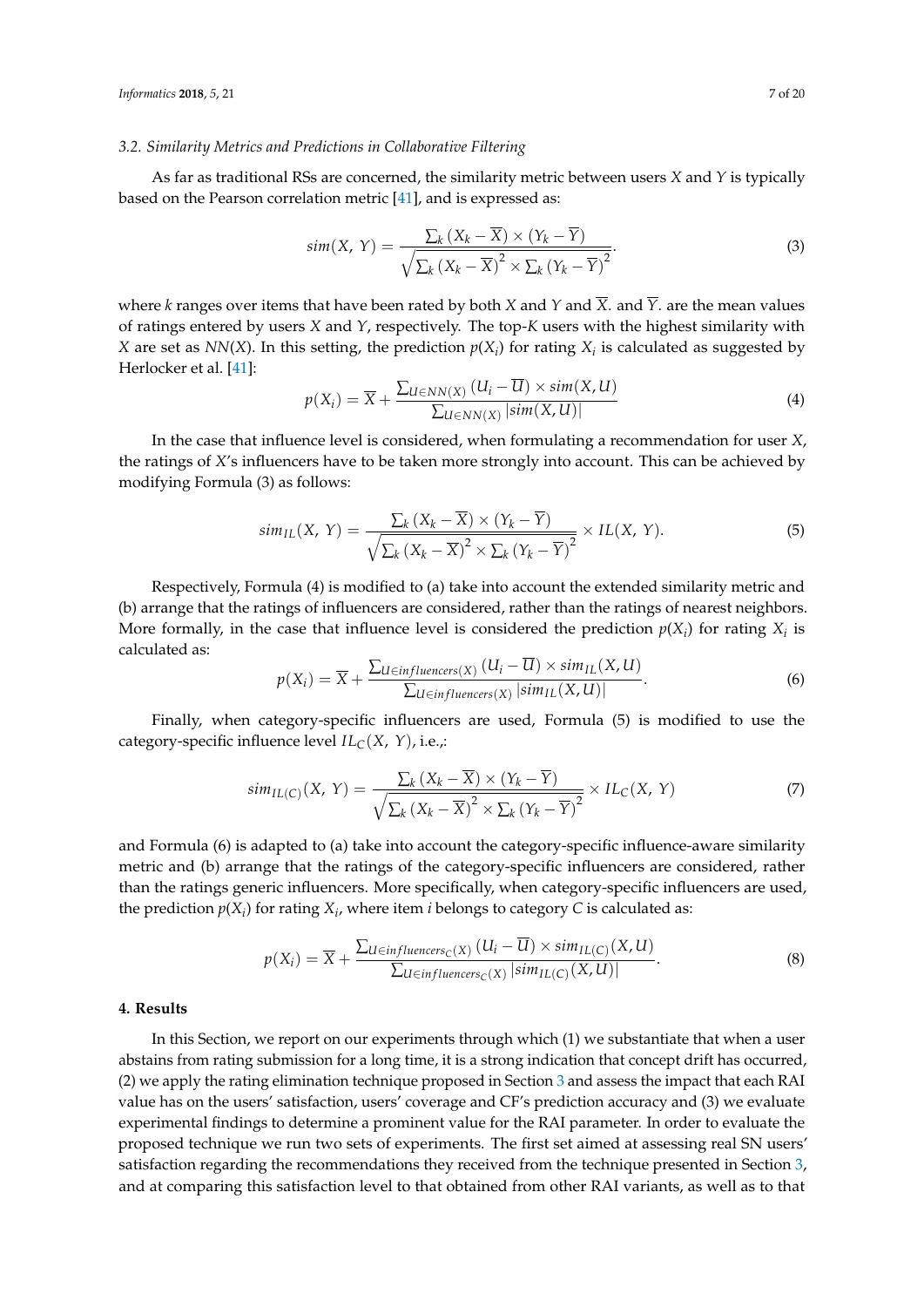obtained from the initial dataset (without dropping any ratings). The second set of experiments further evaluates the presented technique against real datasets supplied by Amazon [\[42,](#page-19-3)[43\]](#page-19-4) and Movielens [\[44\]](#page-19-5). In the first set of experiments, we used two machines both equipped with one 6-core Intel Xeon E5-2620@2.0 GHz CPU and 64 GB of RAM. The first machine hosted the processes corresponding to the active users (browser emulators), while the second machine hosted (i) the algorithm's executable, (ii) a database containing the users' profiles including the influence metrics and the lists of each user's top influencers (per category and in general) and the data regarding the purchases/clicks made by each user and (iii) the item database, which includes item information (characteristics and categories that belong to). The machines were connected through an 1 Gbps local area network. In the second set of experiments(RSs' datasets) we used a laptop computer equipped with one dual core Intel Celeron N2840@2.16 GHz CPU, 4 GB of RAM and a 240 GB SSD with a transfer rate of 375 MBps, which hosted the datasets and ran the recommendation algorithms.

## *4.1. Evaluating the Proposed Technique Using Real Users*

In the first set of experiments, we conducted a user survey in which 100 people participated. The participants were students and staff from the University of Athens community, coming from four different academic departments (computer science, medicine, physics and theatre studies). 54 of the participants were women and 46 were men, and their ages ranged between 18 and 50 years old, with a mean of 32. All of the participants were Facebook users, and we extracted the profile data needed for the algorithm operation using the Facebook Graph Application Programming Interface (Graph API) [\[45\]](#page-19-6). Regarding the participants' profile and behavior within Facebook, the minimum number of Facebook friends among the participants was 97 and the maximum was 442, with an average of 195 (almost following the mean value of friends in the Facebook SN, of 190 friends per user [\[46\]](#page-19-7)). All participants used Facebook for at least five days a week and for two hours per day of use, and had been members for at least two years. For each person, we computed the relevant tie strengths with all of her Facebook friends in an offline fashion. Participant recruitment was done in eight groups, with each group containing from 10 to 16 persons and all members of the group were pairwise friends in Facebook. This setting permitted us to obtain the necessary permissions to access friends' profile information that was important for our algorithm. The relevant data were extracted using the Facebook Graph API [\[45\]](#page-19-6).

# 4.1.1. User Satisfaction When Taking into Account the Items' Categories

The goal of the first experiment was to comparatively evaluate different RAI-based algorithm variants, regarding user satisfaction from the recommendations they generate. More specifically, the following variants were tested:

- 1. 1 year RAI,
- 2.  $1/2$  year RAI,
- 3. 3 month RAI,
- 4. 2 month RAI,
- 5. 1 month RAI and
- 6. using the full dataset, without any rating dropped.

Note that the RAI variants compared in this experiment, fully utilized the items' categories (genres of movies, types of books, etc.), as described in Section [3.](#page-4-0)

To conduct this experiment, we preliminarily asked each of the users to list two categories that she is more interested in, falling in the categories of clothing (trousers, jeans, shirts, etc.), shoes, mobile phones/smartphones, digital cameras, TVs, and portable computers, which were retrieved from the Amazon product catalog using the Amazon Product Advertising API [\[47\]](#page-19-8). Then, for each of these two categories we calculated his/her eight strongest influencers; this number is in accordance to the findings of Margaris et al. [\[8\]](#page-17-7), where it is established that considering higher numbers of strongest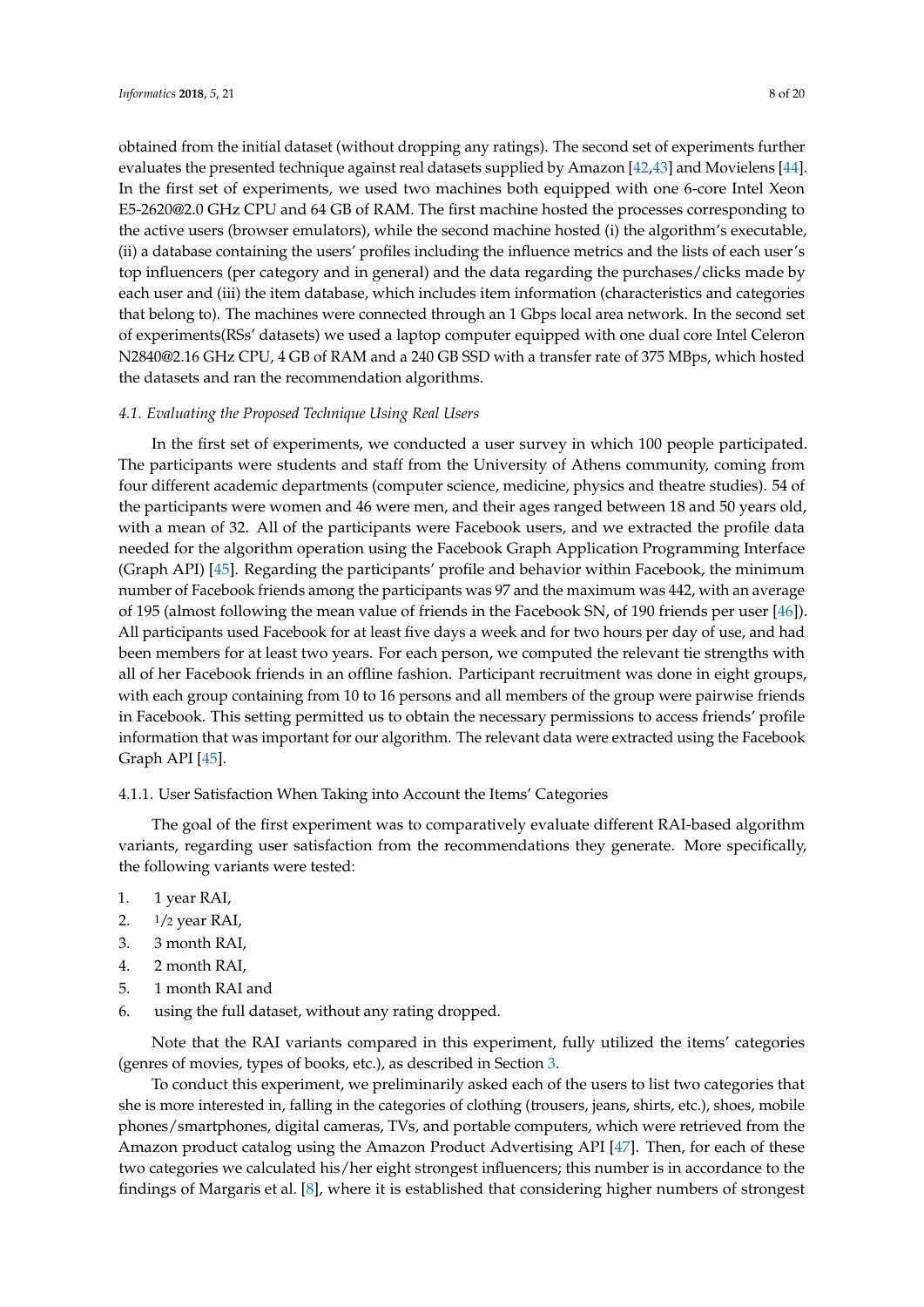influencers per category will only marginally modify the recommendations generated (less than 1% of the recommendations are modified). The computation of each user's eight strongest influencers per category was performed offline. Only the ratings of the user's influencers are taken into account, as shown in Equations (6) and (8).

Subsequently, each participant was presented with the top five items that attained the highest rating prediction score in each category, according to the algorithm presented in Section [3,](#page-4-0) and was asked to rate perceived satisfaction for each of the recommendations on a scale of 0 (totally unsatisfactory) to 10 (totally satisfactory), for different values of RAI and the initial dataset. The set of items considered for recommendation included 2000 items, falling in the same categories (clothing, shoes, mobile phones/smartphones, digital cameras, TVs and portable computers), sourced using the Amazon Product Advertising API [\[47\]](#page-19-8). Firstly the recommendations concerning the first category chosen by the subject were presented, followed by the recommendations concerning the second category. Within each category, the order of presentation of the variants' recommendations was randomized; when a particular item had been recommended by two or more variants, the recommended item was presented only once to the subject and the score given by the subject was accounted for all the variants that produced the same recommendation.

Figure [1](#page-8-0) depicts the participants' satisfaction from the recommended items, for all tested variants and the full dataset. The last column 1 (labeled as "AVG") depicts the average score of all recommendations produced by the system. Regarding this average, can see that the two-month RAI variant achieves an overall score of 7.6, outperforming all the other RAI variants, as well as the full dataset. The runner up is the 3 month RAI, which scored an overall user satisfaction of 7.5 (or the 99% of the performance of the 2 month RAI, therefore closing the performance gap from the winner). The 1 month RAI variant was ranked third, the 1/2 year RAI was ranked fourth, the 1 year RAI variants ranked fifth and the full dataset was ranked sixth, with their performance being at the 96%, 93%, 88% and 84%, respectively, of the 2 month RAI variant, which was ranked first in this experiment. Overall, in more than 90% of the cases, the recommendation of the proposed algorithm using a RAI value of two months was ranked first or second (first: 76%, second: 15%; third: 7%). Note that when dropping ratings from a SN RS's database, the influence levels between SN users change and so does the order of the influencers; hence the recommendations may be different in some cases.

<span id="page-8-0"></span>Within Figure [1,](#page-8-0) we have the average ratings given by 10 individual users; these have been chosen to demonstrate that algorithm performance is not uniform across all users. In most occasions, the proposed technique with the optimal RAI variant produces the most favorably ranked recommendation, even at a tie with another algorithm.



**Figure 1.** Users' satisfaction of recommendations made using different RAI variants, when taking into account users' influencers per category.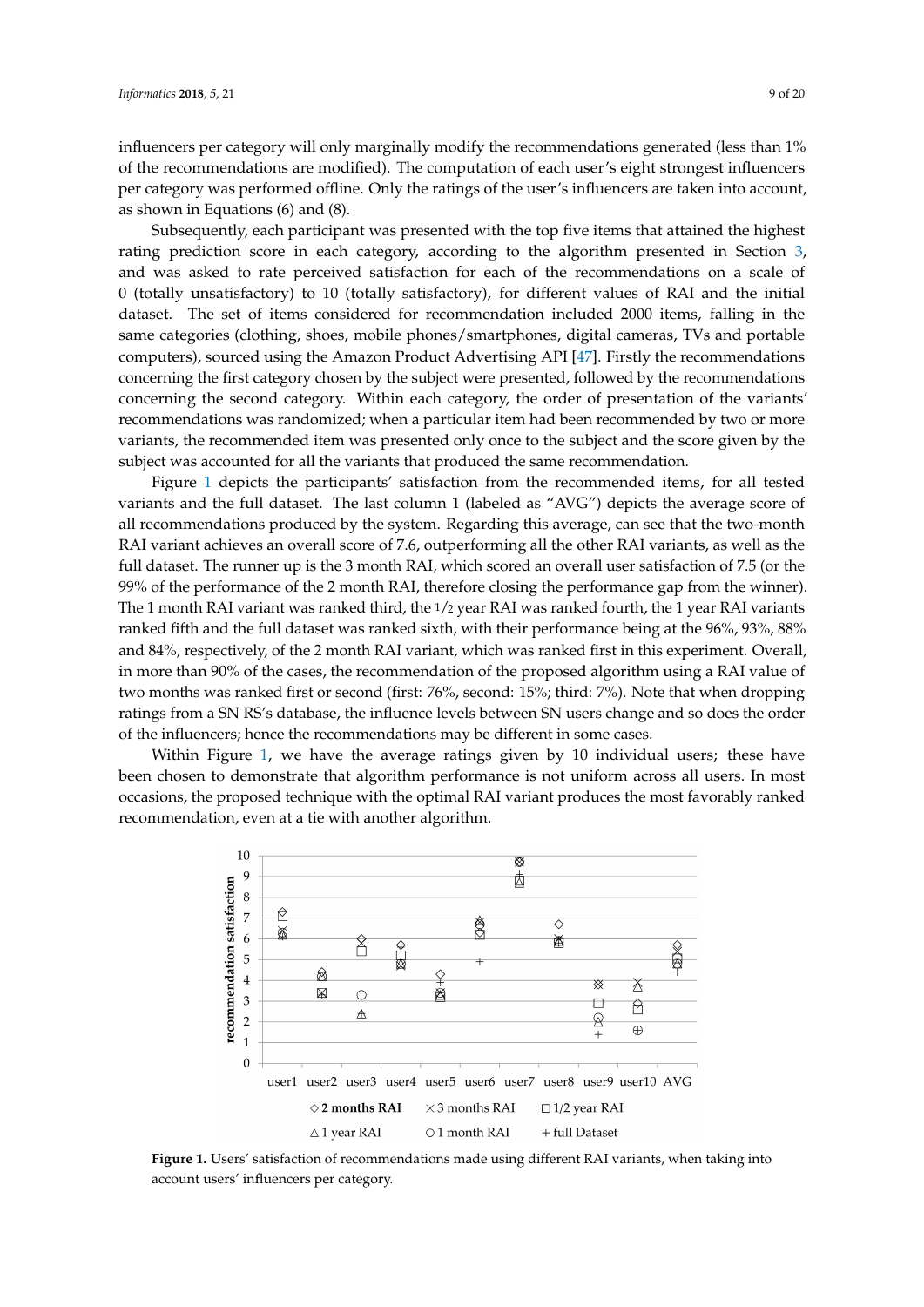To validate the significance of these results, we conducted statistical significance testing; the six rating prediction algorithms compared in Figure [1](#page-8-0) were tested for statistical significance regarding the satisfaction reported by the users using the multivariate analysis of variance (MANOVA) statistical test; in the post-hoc tests, Bonferroni corrections were applied. The results of the post-hoc pairwise tests are illustrated in Table [1;](#page-9-0) for conciseness purposes, we include only the comparisons between the two best-performing RAI variants (2 months RAI and 3 months RAI).

In Table [1](#page-9-0) we can observe that the "2 month RAI" variant is established to have statistically significant superior performance with a confidence interval of 95% in comparison to the full dataset (i.e., the plain CF method) and the "1 year RAI" variant. On the contrary, statistical significance is not established for the variants "1/2 year RAI", "3 month RAI" and "1 month RAI", although the "2 month RAI" achieves a higher satisfaction average than these variants.

<span id="page-9-0"></span>

| <b>First Algorithm</b> | Second Algorithm | <b>Mean Difference</b> | Significance | <b>Statistically Significant at</b><br>p < 0.05? |
|------------------------|------------------|------------------------|--------------|--------------------------------------------------|
|                        | 1 month RAI      | 0.89                   | 0.1368       | No.                                              |
|                        | 3 months RAI     | 0.32                   | 0.1832       | No.                                              |
| 2 months RAI           | $1/2$ year RAI   | 0.65                   | 0.0583       | No.                                              |
|                        | 1 year RAI       | 0.90                   | 0.0461       | Yes                                              |
|                        | Full dataset     | 1.31                   | 0.0309       | Yes                                              |
|                        | 1 month RAI      | 0.58                   | 0.1736       | No.                                              |
| 3 months RAI           | 2 months RAI     | $-0.32$                | 0.1832       | No.                                              |
|                        | $1/2$ year RAI   | 0.33                   | 0.0811       | No.                                              |
|                        | 1 year RAI       | 0.58                   | 0.0553       | No.                                              |
|                        | Full dataset     | 0.98                   | 0.0375       | Yes                                              |

**Table 1.** Statistical significance tests for the results of the first experiment.

The runner up variant, "3 months RAI", is shown to be statistically significant better with a confidence interval of 95% only comparison to the full dataset (i.e., the plain CF method).

<span id="page-9-1"></span>Figure [2](#page-9-1) illustrates the confidence intervals for the statistical significance tests between the best performing variant ("2 month RAI") and other variants.



**Figure 2.** 95% confidence intervals for the statistical significance tests between the best performing variant ("2 month RAI") and other variants.

Overall, we can conclude that the consideration of RAI, according to the algorithm presented in Section [3,](#page-4-0) introduces a considerable (and statistically significant) improvement over the plain CF method, while the performance difference among different RAI settings varies, with the 2 month RAI setting having a performance edge.

4.1.2. User Satisfaction without Taking into Account the Items' Categories

Since, as we stated in the introduction, the biggest advantage of CF is that explicit content description is not required (CF relies only on opinions expressed by users on items) we repeated the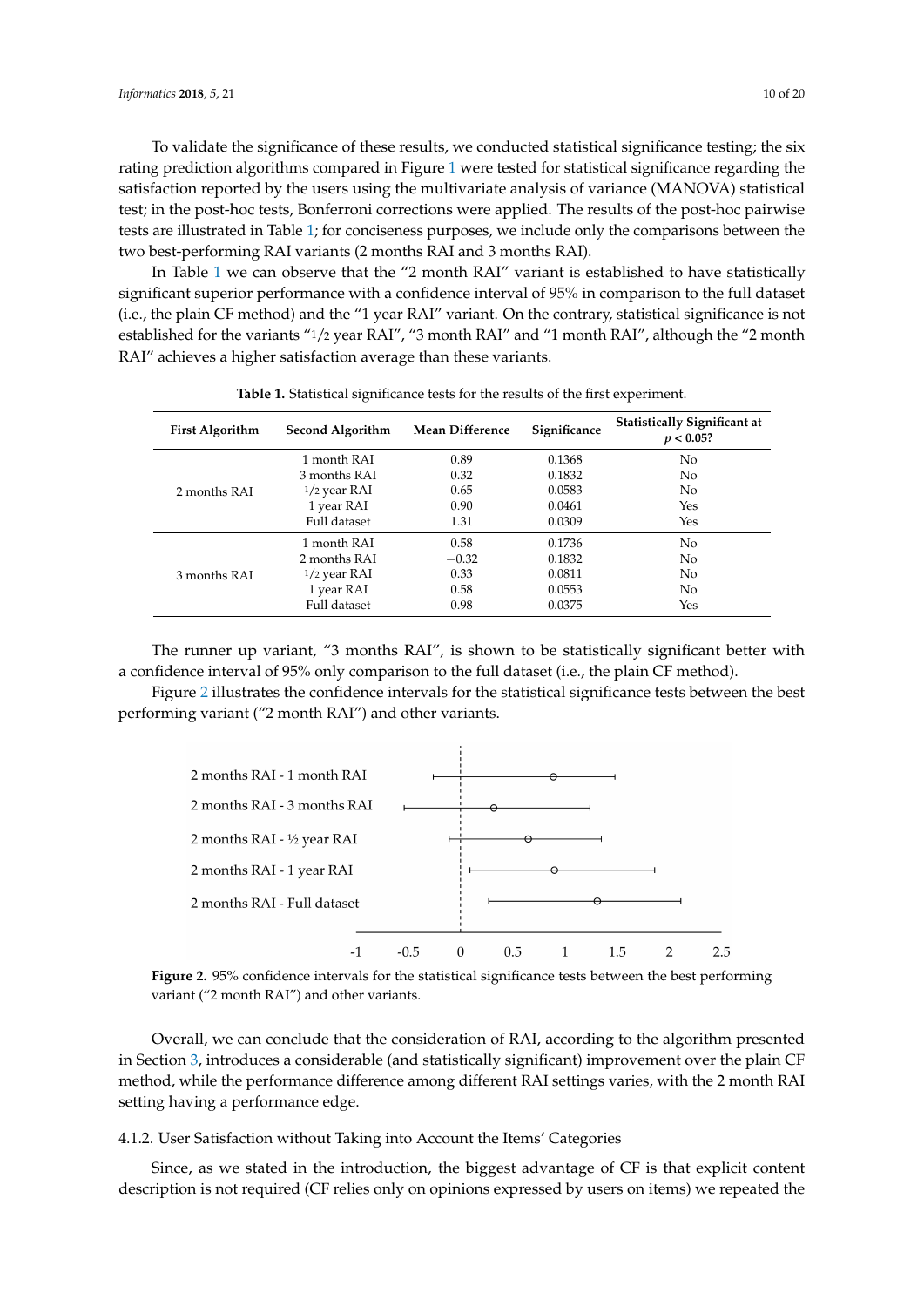experiment, but without taking into account the categories that the items belong in. As far as the number of nearest neighbors taken into account per user, is concerned, this time we followed the work of Margaris et al. [\[9\]](#page-17-8), where for each user we calculate his/her 30 strongest influencers where their influence level threshold  $IL_{th}$  is larger than 0.18 (if less than 30 influencers with  $IL_{th}$  > 0.18 are found, we keep only these ones; the threshold value of 0.18 is adopted from [\[9\]](#page-17-8)). The computation of each user's 30 (or less) strongest influencers was performed offline, following the work in [\[9\]](#page-17-8).

Subsequently, each participant was presented with the top 10 items that attained the highest rating prediction from each of the variants considered in the first experiment and were asked to rate perceived satisfaction for each of the recommendations on a scale of 0 (totally unsatisfactory) to 10 (totally satisfactory). As noted above, however, the variants were modified to not utilize the category-specific influence levels. In this experiments, the items considered for recommendation were drawn from the set of 2000 items used in the first experiment. The order of presentation of the variants' recommendations was again randomized, similarly to the first experiment. The cases when a particular item had been recommended by two or more variants were also handled in the same way as in the first experiment: again, the recommended item was presented only once to the subject and the score given by the subject was accounted for all the variants that produced the same recommendation.

<span id="page-10-0"></span>Figure [3](#page-10-0) depicts the participants' satisfaction from the recommended items, on a scale of 0 (totally unsatisfactory) to 10 (totally satisfactory), for different values of RAI and the initial datasets, when we do not take into account the items' categories (genres of movies, types of books, etc.).



**Figure 3.** Users' satisfaction of recommendations made using different RAI variants, without taking into account users' influencers per category, in the context of the second experiment.

On average (last column on Figure [3;](#page-10-0) the average is calculated taking into account all satisfaction levels reported in this experiment, by all participating users) it is clear that the proposed technique using a RAI value of 2 months outperforms the other variants, as well as the full dataset, attaining an overall user satisfaction of 5.7. The runner up is the variant using a RAI value of 3 months, which scored an overall user satisfaction of 5.4 (or the 95% of the performance of the variant using a RAI value of 2 months). The 1/2 year RAI variant was ranked 3rd, while the 1 month and the 1 year RAI variants share the 4th position, and the full dataset was ranked 6th. The performance of the last four variants accounts for the 87%, 84% and 77%, respectively, of the 2 months RAI variant, which again performed best in this experiment. Again, within Figure [3](#page-10-0) we have also included averages for 10 individual users; these have been chosen to demonstrate that algorithm performance is not perceived uniformly across all users. In most occasions, the proposed technique with the optimal RAI variant produces the most favorably ranked recommendation, even at a tie with another algorithm. It has to be noted, however, that in 85% of the cases, the recommendation of the proposed algorithm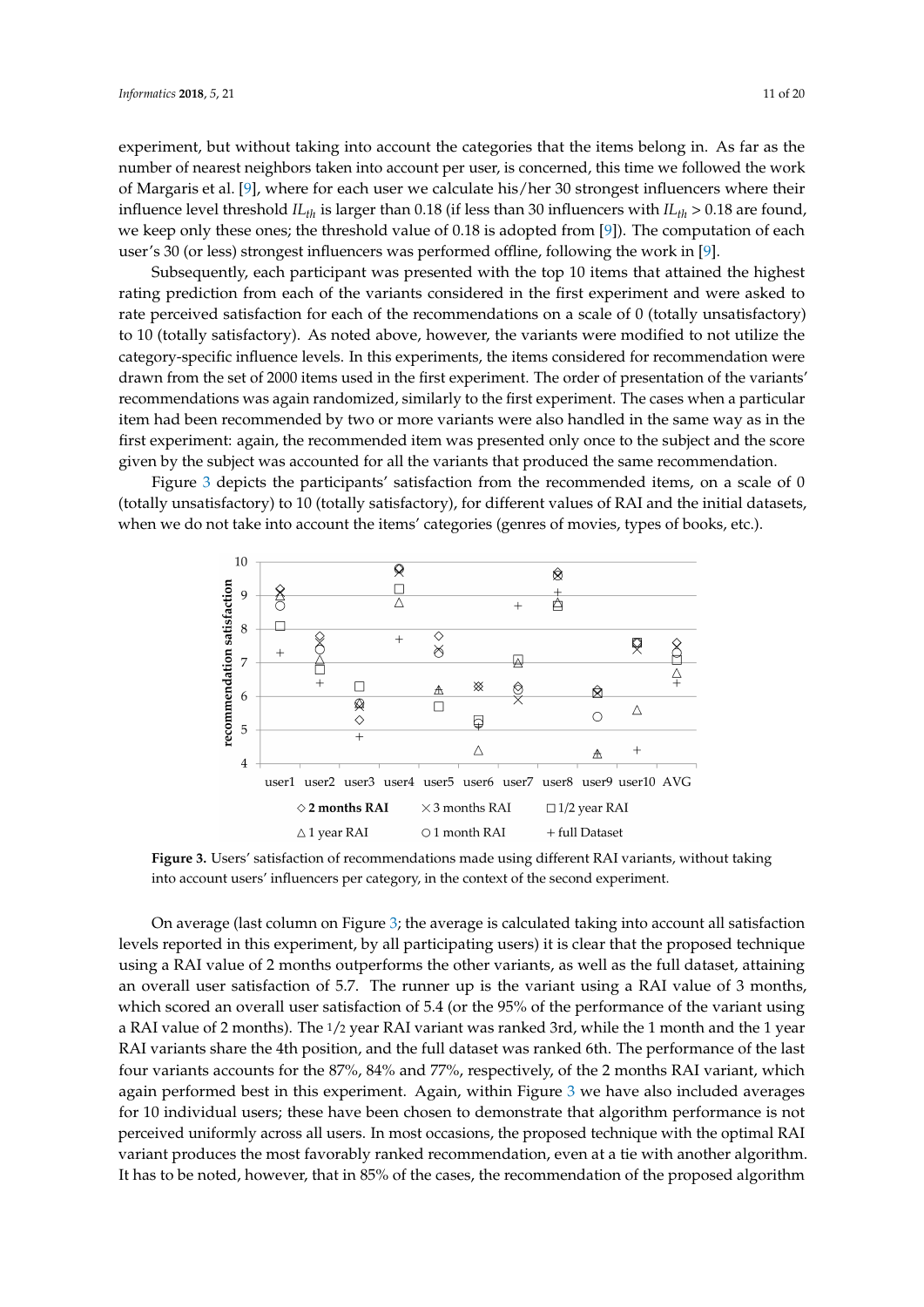using a RAI value of 2 months was ranked first or second (first: 67%, second: 18%; third: 12%; fourth: 3%; fifth/sixth: none). We can also observe that all the recommendation scores are lower than the first experiment's scores, due to the fact that influencers are not considered on a per-category basis, but rather as a generic level; this is consistent with the findings presented in Margaris et al. [\[8\]](#page-17-7).

To validate the significance of these results, we conducted statistical significance testing; the six rating prediction algorithms compared in Figure [3](#page-10-0) were tested for statistical significance regarding the satisfaction reported by the users using the MANOVA statistical test; in the post-hoc tests, Bonferroni corrections were applied. The results of the post-hoc pairwise tests are illustrated in Table [2;](#page-11-0) for conciseness purposes, we include only the comparisons between the two best-performing RAI variants (2 months RAI and 3 months RAI).

<span id="page-11-0"></span>

| <b>First Algorithm</b> | Second Algorithm | <b>Mean Difference</b> | Significance | <b>Statistically Significant at</b><br>p < 0.05? |
|------------------------|------------------|------------------------|--------------|--------------------------------------------------|
|                        | 1 month RAI      | 0.30                   | 0.1732       | N <sub>o</sub>                                   |
|                        | 3 months RAI     | 0.12                   | 0.3473       | No                                               |
| 2 months RAI           | $1/2$ year RAI   | 0.52                   | 0.0603       | N <sub>o</sub>                                   |
|                        | 1 year RAI       | 0.92                   | 0.0483       | Yes                                              |
|                        | Full dataset     | 1.19                   | 0.0354       | Yes                                              |
|                        | 1 month RAI      | 0.18                   | 0.2912       | N <sub>o</sub>                                   |
|                        | 2 months RAI     | $-0.12$                | 0.3473       | No                                               |
| 3 months RAI           | $1/2$ year RAI   | 0.39                   | 0.2139       | N <sub>o</sub>                                   |
|                        | 1 year RAI       | 0.78                   | 0.5154       | N <sub>0</sub>                                   |
|                        | Full dataset     | 1.08                   | 0.0389       | Yes                                              |

**Table 2.** Statistical significance tests for the results of the first experiment.

In the results illustrated in Table [2,](#page-11-0) we can observe that the improvement introduced by the "2 month RAI" variant is established to be statistically significant with a confidence interval of 95% against the full dataset (i.e., the plain CF method) as well as against the "1 year RAI" variant. On the contrary, statistical significance is not established for the variants "1/2 year RAI", "3 month RAI", and "1 month RAI" variants, as was also the case with the results of the first experiment. Again, the runner up variant, "3 months RAI", is shown to be statistically significant better with a confidence interval of 95% only in comparison to the full dataset (i.e., the plain CF method).

Figure [4](#page-11-1) illustrates the confidence intervals for the statistical significance tests between the best performing variant ("2 month RAI") and other variants.

Overall, we can conclude that the consideration of RAI, according to the algorithm presented in Section [3,](#page-4-0) even without taking into account the product categories, introduces a considerable (and statistically significant) improvement over the plain CF method, while the performance difference among different RAI settings varies, with the 2 month RAI setting having a performance edge.

<span id="page-11-1"></span>

**Figure 4.** 95% confidence intervals for the statistical significance tests between the best performing variant ("2 month RAI") and other variants, in the context of the second experiment.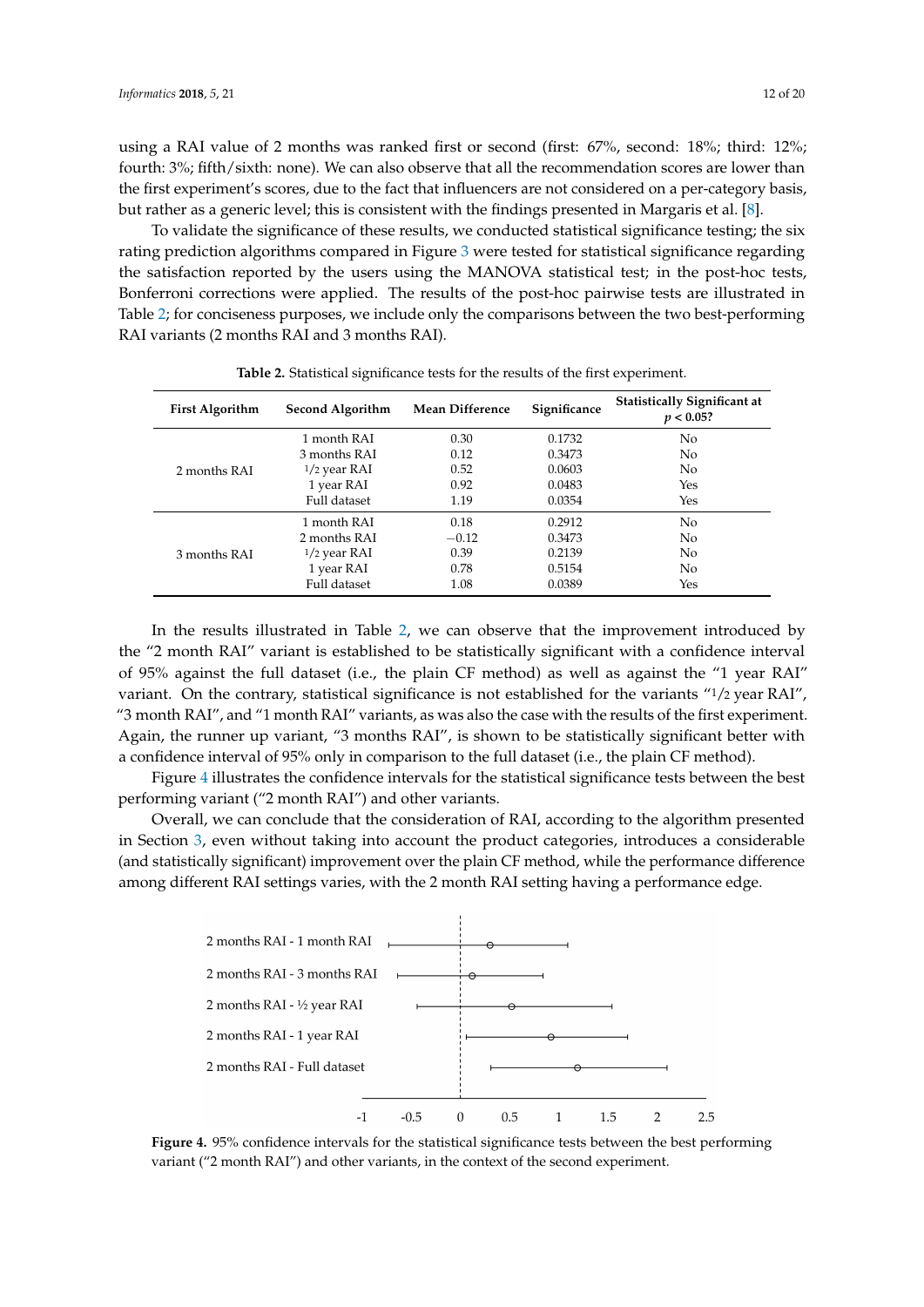# *4.2. Evaluating the Proposed Technique Using RS's Datasets*

In order to generalize the proposed technique, we run a second set of experiments, using real datasets. More specifically, we used two datasets supplied by Amazon [\[42](#page-19-3)[,43\]](#page-19-4), as well as two datasets supplied by Movielens [\[44\]](#page-19-5), which are widely used in RSs research. The Amazon datasets are sparse (from 0.0012% to 0.039%) and are simulating SN users having few ratings, while the Movielens datasets are relatively dense (from 0.54% to 5.88%), simulating SN users having a lot of ratings. The density of a dataset is defined as  $d(DS) = \frac{44 \pi \sigma}{44 \pi \sigma}$ . As far as RS are concerned; regarding the notion of a "very sparse" dataset, we follow the definition of [\[48\]](#page-19-9), where a dataset DS is deemed to be very sparse if for its density  $d(DS)$  it holds that  $d(DS) \ll 1$ . These datasets contain "actual" timestamps (represented in UNIX format), i.e., timestamps entered in real rating time and not in a batch mode. In each dataset, users having less than 10 ratings were dropped, since users with few ratings are known to exhibit low accuracy in predictions computed for them [\[36\]](#page-18-19). Only the portion of the dataset which remained after pruning was considered during prediction formulation. The used datasets vary with respect to the date of publication (published from 1998 to 2016) and size (from 2 MB to 486 MB, in text format). The properties of these datasets are summarized in Table [3.](#page-12-0)

<span id="page-12-0"></span>

| Dataset Name                                                          | #Users       | #Items        | <b>#Ratings</b> | Avg.<br>#Ratings/User | DB Size<br>(in Text Format) |  |  |  |
|-----------------------------------------------------------------------|--------------|---------------|-----------------|-----------------------|-----------------------------|--|--|--|
| Amazon "Videogames" [42,43]<br>Amazon "Books" [42,43]                 | 8 K<br>295 K | 50 K<br>2.3 M | 157 K<br>8.7 M  | 19.6<br>29.4          | 3.6 MB<br>227 MB            |  |  |  |
| MovieLens "Latest Datasets—20<br>M—recommended for new research" [44] | 138 K        | 27 K          | 20 M            | 145                   | 486 MB                      |  |  |  |
| MovieLens " $100 K$ " [44]                                            | 1 K          | 1.7K          | 100 K           | 100                   | 2 MB                        |  |  |  |

In this set of experiment, we added the RAI variants of 15 days, 10 days, 7 days, 5 days and 3 days, in order to further investigate smaller RAI variants. All newly introduced variants proved to be unsuccessful.

#### 4.2.1. The Amazon "Videogames" Dataset

Table [4](#page-13-0) depicts the results obtained from the Amazon "Videogames" dataset, concerning different values of RAI, before which all the users' ratings are dropped.

Column "coverage" corresponds to the percentage of cases for which the CF algorithm could compute predictions (for some users, a prediction could not be formulated due to the "black sheep" phenomenon [\[49\]](#page-19-10): no recommendation can be produced for users having no neighbors with a positive Pearson coefficient [\[7,](#page-17-5)[49\]](#page-19-10), i.e., no candidate recommenders). Column "MAE" corresponds to the mean absolute error (MAE) of the predictions that were formulated when RAI was set to the corresponding value. Finally, column "dataset size (MB)/reduction%" indicates the rating database size, after the elimination of ratings in the preprocessing phase, as well as the percentage of reduction of the ratings database size achieved due to rating elimination, against the full database size. We note here that only the ratings which remained after the elimination phase were considered, both for user similarity computation and rating prediction.

Even when using the full dataset (the case denoted as "Full DB"), predictions could be formulated for only 71.93% of the cases; in the rest of them, the respective users had no candidate recommenders (neighbors with a positive Pearson coefficient [\[7](#page-17-5)[,49\]](#page-19-10)), and therefore no prediction could be computed for them.

We can observe that all RAI values achieve a MAE reduction when compared to the case of using the full database, and smaller values of RAI lead to higher reductions in MAE. However, smaller values of RAI also lead to decreased coverage, and consequently fewer users will be able to receive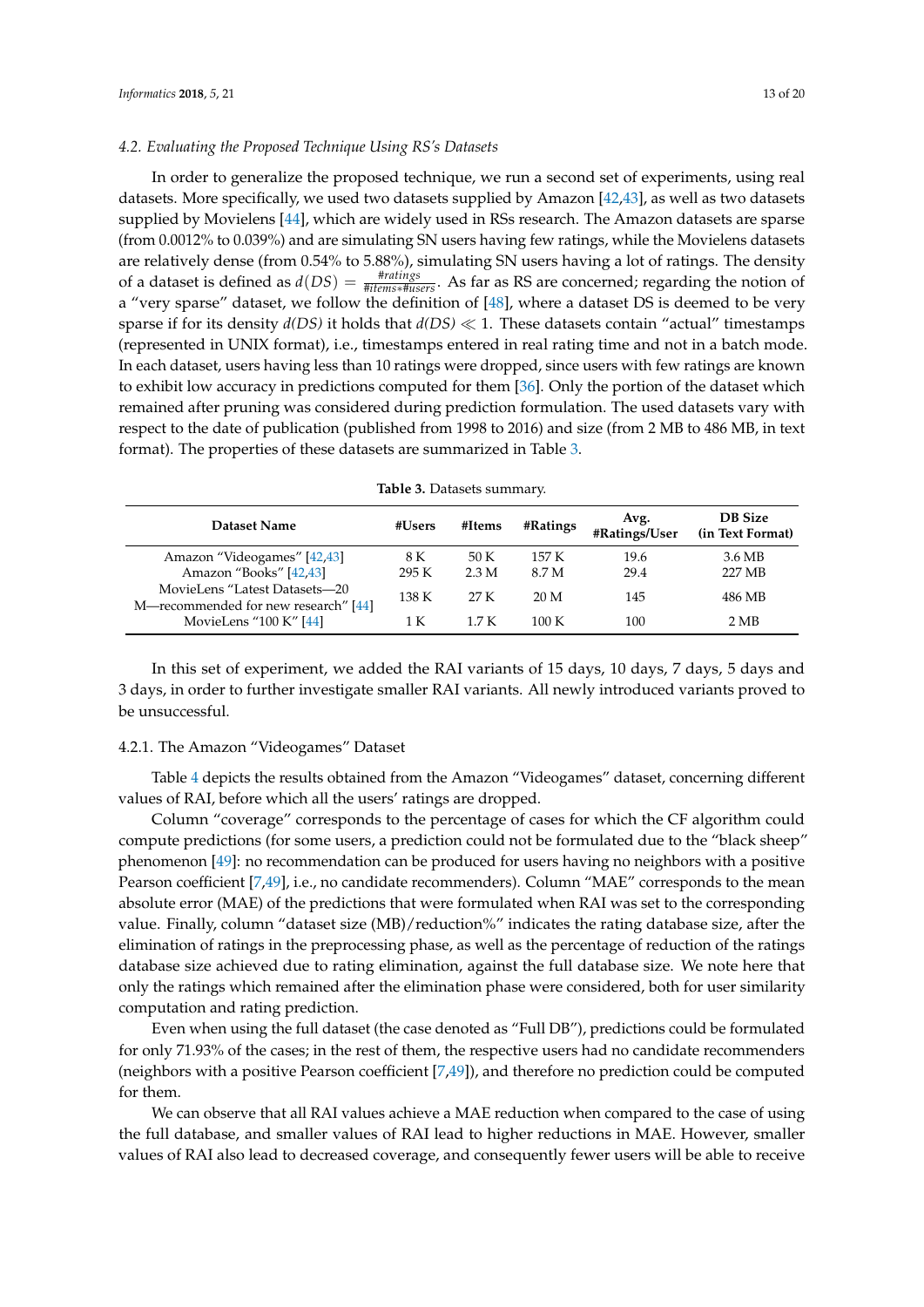| Table 4. Amazon "Videogames" dataset results. |            |                |                                  |  |  |  |
|-----------------------------------------------|------------|----------------|----------------------------------|--|--|--|
| <b>RAI</b>                                    | % Coverage | MAE (out of 4) | Dataset Size<br>(MB)/Reduction % |  |  |  |
| Full DB                                       | 71.93      | 0.869          | $3.55/0.0\%$                     |  |  |  |
| 1 year                                        | 70.81      | 0.839          | 3.37/5.1%                        |  |  |  |
| $1/2$ year                                    | 70.81      | 0.839          | 3.37/5.1%                        |  |  |  |
| 90 days                                       | 70.81      | 0.839          | $3.37/5.1\%$                     |  |  |  |
| 60 days                                       | 70.81      | 0.839          | $3.37/5.1\%$                     |  |  |  |
| 30 days                                       | 70.75      | 0.839          | $3.36/5.4\%$                     |  |  |  |
| 15 days                                       | 69.88      | 0.834          | $3.30 / 7.0\%$                   |  |  |  |
| 10 days                                       | 68.46      | 0.832          | 3.20/9.9%                        |  |  |  |
| 7 days                                        | 66.14      | 0.829          | 3.00/15.5%                       |  |  |  |
| 5 days                                        | 63.66      | 0.815          | 2.84/20.0%                       |  |  |  |
| 3 days                                        | 58.76      | 0.812          | 2.47/30.4%                       |  |  |  |

<span id="page-13-0"></span>recommendations. In Table [4,](#page-13-0) we observe that if RAI is set to 3 days, coverage drops by 13.17%, which is a significant decrease.

Assuming that at most 5% of coverage drop is deemed tolerable (as suggested by Margaris and Vassilakis [\[34\]](#page-18-17)), the optimal RAI value for this dataset is 10 days, which achieves a MAE reduction of 4.26%. We conducted a statistical significance test, comparing the ratings computed using the "10 days RAI" variant and those computed using the plain CF algorithm and the full dataset (the errors of the corresponding predictions were compared), and the differences observed have been shown to be statistically significant at confidence level  $95\%$  (*p*-value = 0.0483; t(99) = 11.6583, *p* < 0.05, d = 0.04). Statistical significance tests were conducted using paired *t*-tests [\[50\]](#page-19-11), with each pair including the absolute errors corresponding to the two compared methods. Due to the nature of paired *t*-tests, only ratings that could be predicted by both algorithms were considered for the computation of statistical significance.

# 4.2.2. The Amazon "Books" Dataset

Table [5](#page-13-1) depicts the results obtained from the Amazon "Books" dataset, for different values of RAI. The coverage obtained when using the full dataset is 86.9%. We can observe that all RAI values between 1 year and 10 days achieve a MAE reduction in relation to the case of using the full database, with the minimum MAE value achieved by all RAI values between 1 year and 30 days, with an acceptable amount of predictions being lost (from 0.64% to 0.79%) and a MAE reduction of 0.8%. We conducted a statistical significance test, comparing the ratings computed using the RAI variants producing the minimum MAE (i.e., the variants utilizing RAI values between 1 year and 30 days) and those computed using the plain CF algorithm and the full dataset, and the differences observed have not been shown to be statistically significant at confidence level 95% (*p*-value ranges between 0.0832 and 0.0854).

<span id="page-13-1"></span>

| <b>RAI</b> | % Coverage | MAE (out of 4) | Dataset Size<br>(MB)/Reduction % |
|------------|------------|----------------|----------------------------------|
| Full DB    | 86.90      | 0.755          | 232/0.0%                         |
| 1 year     | 86.26      | 0.749          | 211/9.1%                         |
| $1/2$ year | 86.26      | 0.749          | 211/9.1%                         |
| 90 days    | 86.26      | 0.749          | 211/9.1%                         |
| 60 days    | 86.26      | 0.749          | 211/9.1%                         |
| 30 days    | 86.11      | 0.749          | 210/9.5%                         |
| 15 days    | 85.06      | 0.752          | 202/12.9%                        |
| 10 days    | 83.86      | 0.754          | 191/17.7%                        |
| 7 days     | 82.53      | 0.759          | 180/22.4%                        |
| 5 days     | 81.19      | 0.761          | 167/28.0%                        |
| 3 days     | 78.95      | 0.766          | 147/36.6%                        |
|            |            |                |                                  |

| Table 5. Amazon "Books" dataset results. |  |  |  |
|------------------------------------------|--|--|--|
|------------------------------------------|--|--|--|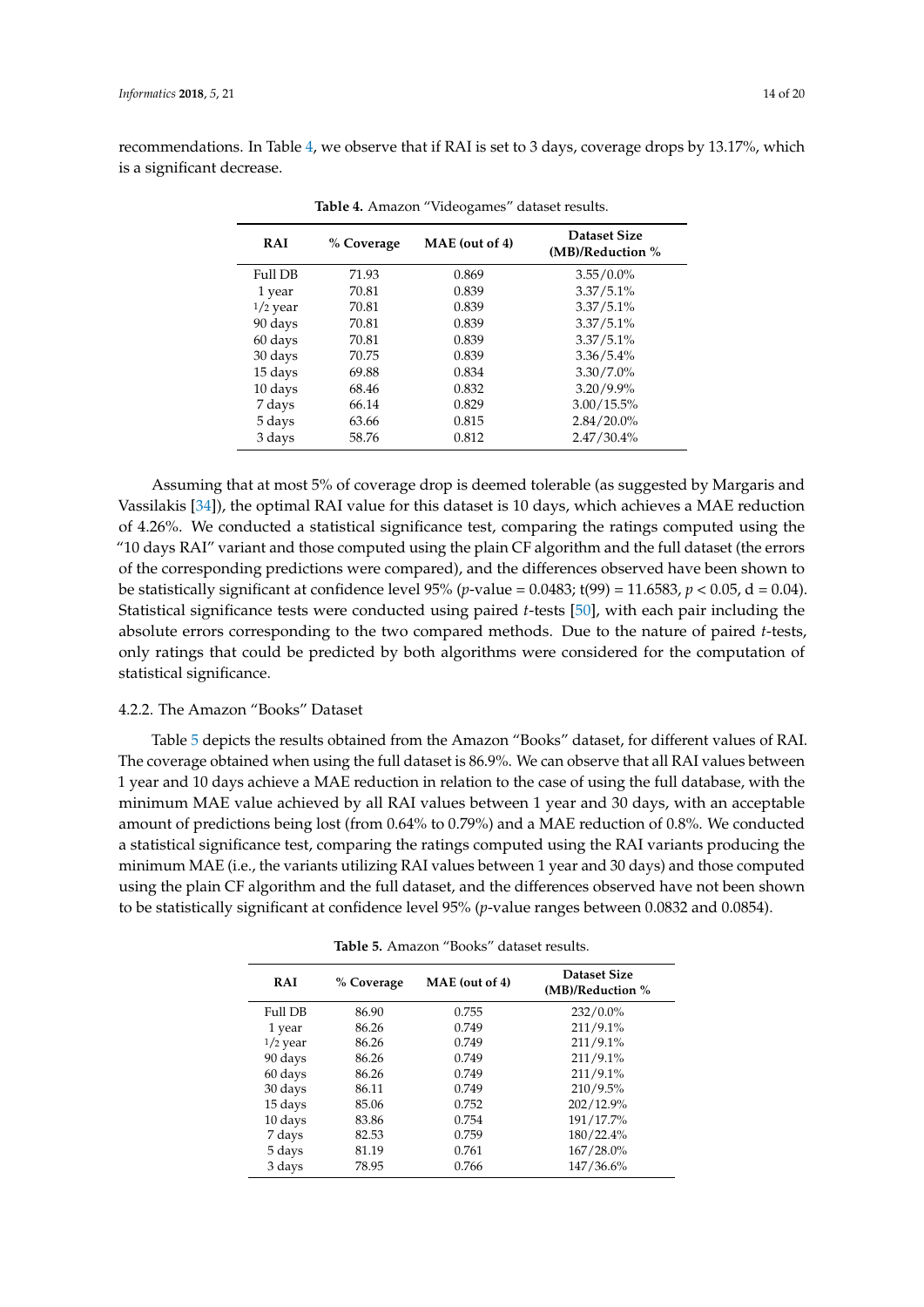## 4.2.3. The MovieLens "Latest 20 M—Recommended for New Research" Dataset

Table [6](#page-14-0) depicts the results obtained from the Amazon "Latest 20 M—recommended for new research" dataset, for different values of RAI. The coverage obtained when using the full dataset is 98.84%. We can observe that all the RAI variants achieve a MAE reduction in relation to the case of using the full database, with the minimum MAE value achieved when setting RAI to 3 days, where coverage drops by 0.25% and a reduction in the 2.99% on MAE is achieved. We conducted a statistical significance test, comparing the ratings computed using the "RAI 3 days" variant and those computed using the plain CF algorithm and the full dataset, and the differences observed have not been shown to be statistically significant at confidence level 95% (*p*-value = 0.0544).

| <b>RAI</b> | % Coverage | MAE (out of 9) | Dataset Size<br>(MB)/Reduction % |
|------------|------------|----------------|----------------------------------|
| Full DB    | 98.84      | 1.407          | $467/0.0\%$                      |
| 1 year     | 98.83      | 1.371          | 444/4.9%                         |
| $1/2$ year | 98.83      | 1.371          | 443/5.1%                         |
| 90 days    | 98.82      | 1.372          | $437/6.4\%$                      |
| 60 days    | 98.83      | 1.372          | 431/7.7%                         |
| 30 days    | 98.82      | 1.375          | 415/11.1%                        |
| 15 days    | 98.67      | 1.380          | 394/15.6%                        |
| 10 days    | 98.59      | 1.382          | 381/18.4%                        |
| 7 days     | 98.66      | 1.379          | 370/20.8%                        |
| 5 days     | 98.69      | 1.370          | 361/22.7%                        |
| 3 days     | 98.59      | 1.365          | 349/25.3%                        |

<span id="page-14-0"></span>**Table 6.** MovieLens "latest 20 M—recommended for new research" dataset results.

# 4.2.4. The MovieLens "100 K" Dataset

Finally, Table [7](#page-14-1) depicts the results obtained from the Amazon "100 K" dataset, for different values of RAI. The coverage obtained when using the full dataset is 97.67%. We can observe that all RAI values between 1 year and 30 days achieve a MAE reduction when compared to the case of using the full database, with the minimum MAE value being achieved when RAI is set to 60 days, with no predictions being lost (due to the dataset's high density) and a MAE reduction of 3.02% being achieved. We conducted a statistical significance test, comparing the ratings computed using the "RAI 60 days" variant and those computed using the plain CF algorithm and the full dataset, and the differences observed have not been shown to be statistically significant at confidence level 95% (*p*-value = 0.0507).

**Table 7.** MovieLens "100 K" dataset results.

<span id="page-14-1"></span>

| <b>RAI</b> | % Coverage | MAE (out of 4) | Dataset Size<br>(MB)/Reduction % |
|------------|------------|----------------|----------------------------------|
| Full DB    | 97.67      | 0.795          | $2.04/0.0\%$                     |
| 1 year     | 97.67      | 0.776          | $2.02/1.0\%$                     |
| $1/2$ year | 97.67      | 0.774          | $2.02/1.0\%$                     |
| 90 days    | 97.67      | 0.774          | 1.98/2.9%                        |
| 60 days    | 97.67      | 0.771          | 1.98/2.9%                        |
| 30 days    | 97.67      | 0.782          | 1.89/7.4%                        |
| 15 days    | 97.45      | 0.801          | 1.83/10.3%                       |
| 10 days    | 97.56      | 0.809          | 1.79/12.3%                       |
| 7 days     | 97.67      | 0.809          | 1.74/14.7%                       |
| 5 days     | 97.88      | 0.814          | $1.71/16.2\%$                    |
| 3 days     | 97.45      | 0.807          | 1.67/18.1%                       |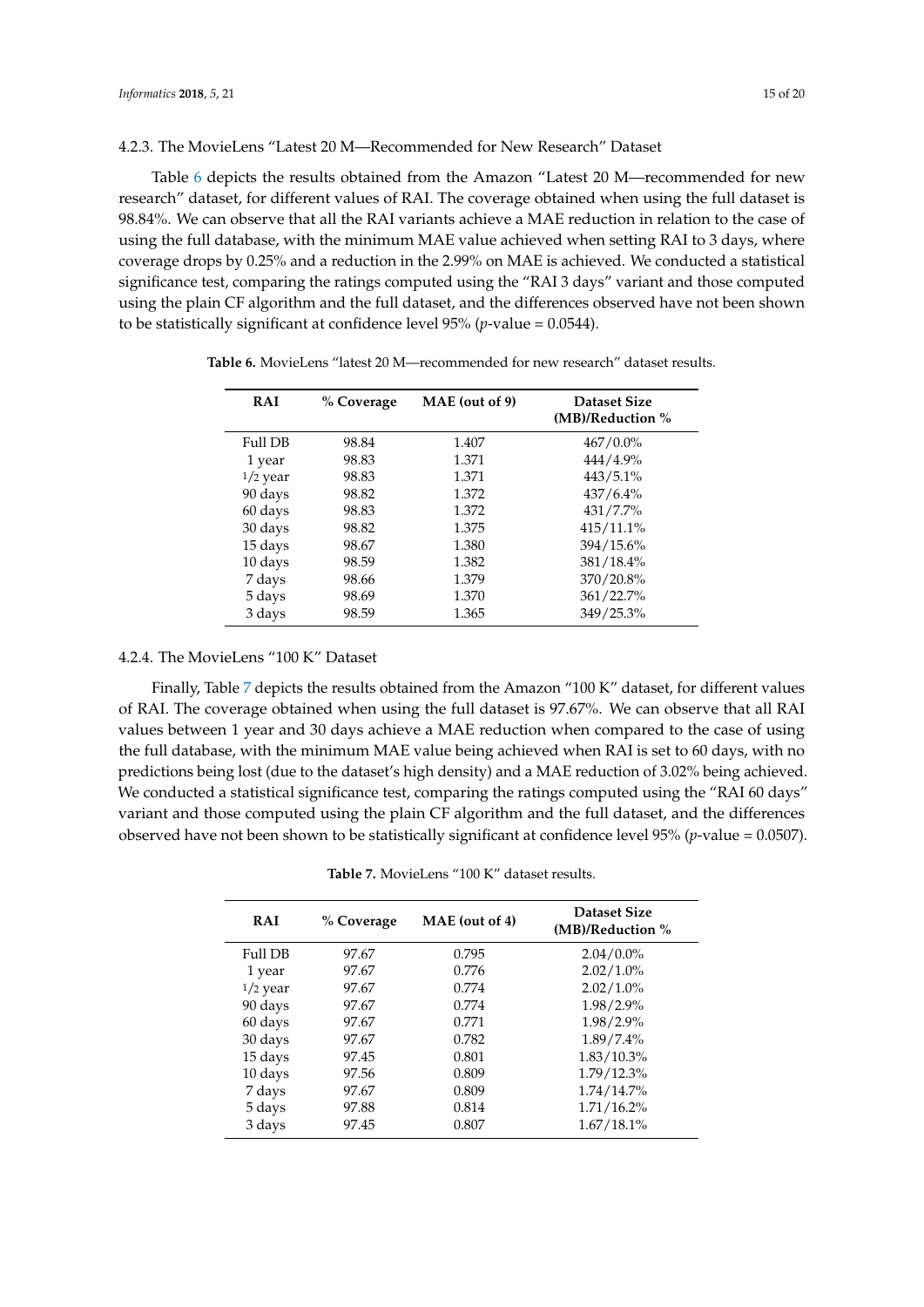In this Section we summarize and discuss our findings regarding the different RAI values used with the presented technique in the aforementioned datasets, exploring differences in MAE and coverage. In Table [8](#page-15-0) we denote as "-", if the RAI value (column) cannot be applied in the particular dataset (row), either because the MAE is larger than the initial dataset's MAE (Full DB) or because the drop in coverage is greater than 5% and thus not considered as "tolerable" [\[34\]](#page-18-17); if a MAE reduction is achieved and coverage drops by less than 5%, then the RAI value is applicable and a "+" sign is noted.

<span id="page-15-0"></span>

|                                                           |        | <b>RAI</b> Value |         |                |         |                |                          |                          |                          |                          |
|-----------------------------------------------------------|--------|------------------|---------|----------------|---------|----------------|--------------------------|--------------------------|--------------------------|--------------------------|
| Dataset Name                                              | 1 Year | $1/2$ Year       | 90 Days | <b>60 Days</b> | 30 Days | 15 Days        | <b>10 Days</b>           | 7 Davs                   | 5 Davs                   | 3 Days                   |
| Amazon "Videogames"                                       |        |                  |         |                |         |                |                          |                          |                          |                          |
| Amazon "Books"                                            |        | $+$              | $^+$    | $+$            | $^+$    | $\pm$          | $+$                      | $\overline{\phantom{0}}$ |                          | $\overline{\phantom{0}}$ |
| MovieLens "Latest 20 M"<br>"recommended for new research" |        | $+$              | $^+$    | $^+$           |         | ÷              | $+$                      |                          |                          |                          |
| MovieLens "100 K"                                         |        | $^+$             | $+$     | $+$            | $^+$    | $\overline{a}$ | $\overline{\phantom{0}}$ | $\overline{\phantom{0}}$ | $\overline{\phantom{0}}$ |                          |

**Table 8.** RAI variants comparison.

We can observe that the RAI values meeting both the MAE reduction (against the measurements obtained when using the initial, non-pruned database), as well as the coverage drop criteria in all cases are 1 year, 1/2 year, 90 days, 60 days and 30 days. Figure [5](#page-15-1) compares these five variants with respect to MAE reduction in the four datasets tested.

On average (last column on Figure [5\)](#page-15-1), the RAI value of 60 days outperforms all other candidate RAI values, attaining a MAE reduction average of 2.44%. The 1/2 year abstention interval comes in second with an average MAE reduction of 2.36%, or 96.7% of the reduction achieved by the value of 60 days. The 90 days RAI was ranked 3rd, the 1 year RAI was ranked fourth, and the 30 days RAI was ranked fifth, with average MAE reductions of 2.34%, 2.30% and 2.04%, respectively. Furthermore, the 60 days RAI was ranked first (or tied at first position) among the five RAI values considered in Figure [5](#page-15-1) at three out of the four datasets tested, and third in only one case (MovieLens "Latest 20 M—recommended for new research"), where the RAI values of 1 year and 1/2 year achieved a 0.07% higher reduction in the MAE. Besides the benefits in the MAE reduction, the RAI value of 60 days achieves a rating database size decrement by 6.2% on average, due to the elimination of ratings from the ratings database.

<span id="page-15-1"></span>

**Figure 5.** MAE reduction achieved by the different RAI values on the 4 different datasets (baseline: MAE of non-pruned database, without application of RAI).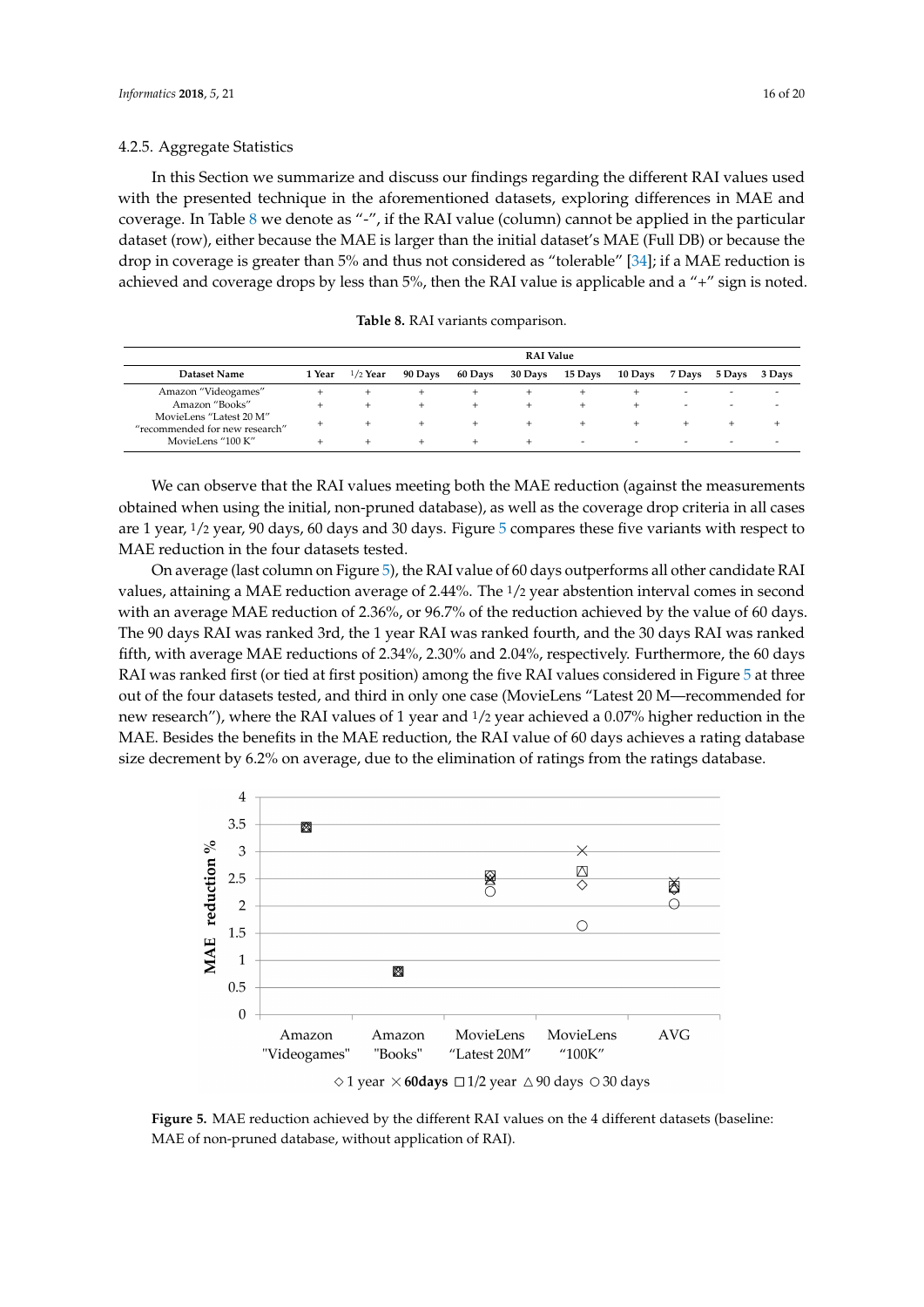## *4.3. Discussion*

From the experiments presented in this Section, it is clear that using the proposed algorithm with a RAI value of 60 days achieves the optimal results as compared to other values of the RAI setting and also the plain CF algorithm; this has been verified in both the experiments measuring the satisfaction of real SN users, as well as in the experiments conducted using RSs' datasets, with or without information about the items' categories and under both dense and sparse datasets (a dataset is considered dense if SN users have entered many ratings on average; if SN users have entered few ratings, then the dataset is considered sparse), as well as using both SN metrics and traditional RSs metrics. This provides some evidence that an abstention of 60 days is likely to indicate that concept drift has occurred. Setting the abstention interval to a higher value renders the RS incapable of following the users' interests, while the use of smaller values prunes useful ratings from the database, downgrading the performance of the RS.

As discussed in the literature review Section, other algorithms have been proposed insofar for handling the concept drift phenomenon and/or prune the ratings database, pursuing improvements in rating prediction accuracy. In the following, we present a comparison between the proposed approach and the pruning-based algorithms presented in [\[34](#page-18-17)[,35\]](#page-18-18). Other results have also been published, however they are based on transient datasets (e.g., [\[12\]](#page-17-11)) and/or employ different evaluation metrics (e.g., [\[11\]](#page-17-10)), hindering direct comparison. It should be noted though that the proposed approach may be combined with deep learning approaches such as [\[11\]](#page-17-10) or gradual forgetting algorithms [\[13\]](#page-17-12); in such combinations, the proposed approach may be used for preprocessing the dataset in order to prune ratings that are deemed to be not useful, while other techniques may then operate on the pruned dataset to generate rating predictions. In our future work, we plan to examine the effectiveness of such combinations.

Table [9](#page-16-1) depicts the performance comparison between the proposed algorithm and the pruning-based algorithms presented in [\[34\]](#page-18-17) and [\[35\]](#page-18-18), namely "KeepLast" and "k-early", respectively. The measurements regarding the performance of the "KeepLast" and "k-early" algorithms are sourced from the respective papers; the datasets listed in Table [9](#page-16-1) are those for which measurements exist for all compared algorithms (i.e., the proposed one, "KeepLast" and "k-early"). In Table [9](#page-16-1) we can observe that the proposed algorithm consistently achieves the highest MAE improvement, outperforming both "KeepLast" and "k-early" by a considerable margin (0.25% to 2.02%, and 0.97% on average from the runner-up, "k-early"). In terms of coverage drop, the proposed algorithm exhibits the minimum drop in two datasets and the second-to-minimum drop in the third dataset; in all cases, its performance regarding this metric is very close to that of "k-early" (the best performing under this measurement), lagging behind by a margin not exceeding 0.15% in any case, and only by 0.03% on average.

<span id="page-16-1"></span>

|                                                           | <b>MAE</b> Improvement |                      |                      | Coverage Drop  |                 |                   |  |
|-----------------------------------------------------------|------------------------|----------------------|----------------------|----------------|-----------------|-------------------|--|
| Dataset Name                                              | KeepLast [34]          | $k$ -Early [35]      | Proposed             | KeepLast [34]  | $k$ -Early [35] | Proposed          |  |
| Amazon "Videogames"                                       | 1.10%                  | $3.20\%$             | 3.45%                | $3.43\%$       | 1.40%           | 1.55%             |  |
| MovieLens "Latest 20 M"<br>"recommended for new research" | $0.02\%$               | 1.87%                | 2.49%                | $0.90\%$       | $0.01\%$        | 0.01%             |  |
| MovieLens "100 K"<br>Average                              | $0.32\%$<br>0.48%      | $1.00\%$<br>$2.02\%$ | $3.02\%$<br>$2.99\%$ | 0.81%<br>1.71% | 0.06%<br>0.49%  | $0.00\%$<br>0.52% |  |

**Table 9.** RAI variants comparison.

#### <span id="page-16-0"></span>**5. Conclusions and Future Research**

In this paper we (1) established that when a SN user abstains from submitting ratings for a long time, it is a strong indication that concept drift has occurred and (2) presented a technique that exploits the abstention interval concept to drop ratings from the database, since these correspond to SN user preferences and likings that are not valid any more, due to the concept drift and shift of interest phenomena. By dropping invalidated ratings, database consistency is promoted, and this in turn leads to improved prediction quality.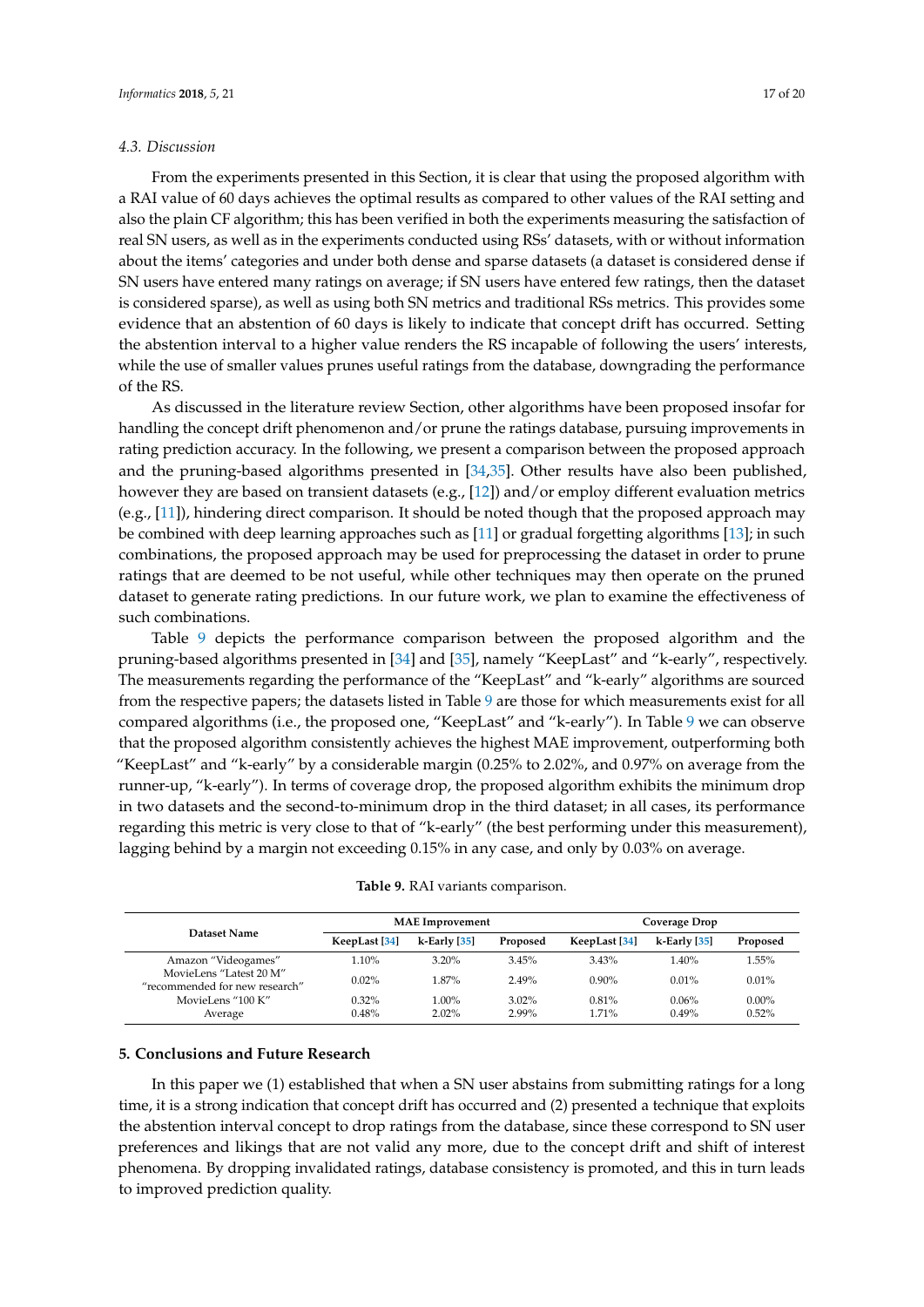We conducted two sets of experiments to test different values of the RAI parameter ranging from 3 days to 1 year, using real SN users, as well as, widely acceptable RSs' datasets, using SN metrics and traditional RSs metrics, respectively, and compared the different RAI values considering (1) users' satisfaction, (2) prediction accuracy and (3) predictions coverage. The results show that the optimal value for the rating abstention interval lies around 60 days, where the user satisfaction is maximized (+19% on average, when comparing it to the full ratings dataset), when evaluating real SN users' satisfaction, and an average of 2.44% MAE reduction is achieved, with coverage dropping by only 0.425% on average, when testing the RSs' datasets.

A merit of the suggested rating elimination technique is that it can be applied as a preprocessing step to any CF-based algorithm.

Regarding our future work, we plan to investigate more rating abstention interval values, especially variants which are close to the optimal value found in this paper, as well as setting different rating abstention interval for different users. We also plan to evaluate our technique with more rating prediction algorithms, such as matrix factorization [\[51\]](#page-19-12).

**Author Contributions:** All authors conceived, designed and performed the experiments; analyzed the data and wrote the paper.

**Conflicts of Interest:** The authors declare no conflict of interest.

#### **References**

- <span id="page-17-0"></span>1. Facebook Home Page. Available online: <https://www.facebook.com> (accessed on 5 January 2018).
- <span id="page-17-1"></span>2. Twitter Home Page. Available online: <https://twitter.com/> (accessed on 5 January 2018).
- <span id="page-17-2"></span>3. Bakshy, E.; Eckles, D.; Yan, R.; Rosenn, I. Social influence in social advertising: Evidence from field experiments. In Proceedings of the 13th ACM Conference on Electronic Commerce, Valencia, Spain, 4–8 June 2012.
- <span id="page-17-6"></span>4. Margaris, D.; Vassilakis, C.; Georgiadis, P. Knowledge-based leisure time recommendations in social networks. In *Current Trends on Knowledge-Based Systems: Theory and Applications*; Alor-Hernández, G., Valencia-García, R., Eds.; Intelligent Systems Reference Library, Springer: Cham, Switzerland, 2017.
- <span id="page-17-3"></span>5. Arazy, O.; Kumar, N.; Shapira, B. Improving social recommender systems. *IT Prof.* **2009**, *11*, 38–44. [\[CrossRef\]](http://dx.doi.org/10.1109/MITP.2009.76)
- <span id="page-17-4"></span>6. Schafer, J.B.; Frankowski, D.; Herlocker, J.; Sen, S. Collaborative Filtering Recommender Systems. In *The Adaptive Web*; Brusilovsky, P., Kobsa, A., Nejdl, W., Eds.; Springer: Berlin, Germany, 2007.
- <span id="page-17-5"></span>7. Balabanovic, M.; Shoham, Y. Fab: Content-based, collaborative recommendation. *Commun. ACM* **1997**, *40*, 66–72. [\[CrossRef\]](http://dx.doi.org/10.1145/245108.245124)
- <span id="page-17-7"></span>8. Margaris, D.; Vassilakis, C.; Georgiadis, P. Recommendation information diffusion in social networks considering user influence and semantics. *Soc. Netw. Anal. Min.* **2016**, *6*, 1–22. [\[CrossRef\]](http://dx.doi.org/10.1007/s13278-016-0416-z)
- <span id="page-17-8"></span>9. Margaris, D.; Vassilakis, C.; Georgiadis, P. Query personalization using social network information and collaborative filtering techniques. *Futur. Gener. Comput. Syst.* **2018**, *78*, 440–450. [\[CrossRef\]](http://dx.doi.org/10.1016/j.future.2017.03.015)
- <span id="page-17-9"></span>10. Gilbert, E.; Karahalios, K. Predicting tie strength with social media. In Proceedings of the SIGCHI Conference on Human Factors in Computing Systems (CHI '09), Boston, MA, USA, 4–9 April 2009.
- <span id="page-17-10"></span>11. Song, Y.; Elkahky, A.; He, X. Multi-rate deep learning for temporal recommendation. In Proceedings of the 39th International ACM SIGIR Conference on Research and Development in Information Retrieval, Pisa, Italy, 17–21 July 2016.
- <span id="page-17-11"></span>12. Li, L.; Zheng, L.; Yang, F.; Li, T. Modeling and broadening temporal user interest in personalized news recommendation. *Expert Syst. Appl.* **2014**, *41*, 3168–3177. [\[CrossRef\]](http://dx.doi.org/10.1016/j.eswa.2013.11.020)
- <span id="page-17-12"></span>13. Gama, J.; Žliobaitė, I.; Bifet, A.; Pechenizkiy, M.; Bouchachia, A. A survey on concept drift adaptation. *ACM Comput. Surv.* **2014**, *46*. [\[CrossRef\]](http://dx.doi.org/10.1145/2523813)
- <span id="page-17-13"></span>14. Gama, J. *Knowledge Discovery from Data Streams*, 1st ed.; Chapman & Hall/CRC: London, UK, 2010.
- <span id="page-17-14"></span>15. Zliobaite, I. Adaptive Training Set Formation. Ph.D. Thesis, Vilnius University, Vilnius, Lithuania, 2010.
- <span id="page-17-15"></span>16. Bakshy, E.; Rosenn, I.; Marlow, C.; Adamic, L. The role of social networks in information diffusion. In Proceedings of the 21st International Conference on World Wide Web, Lyon, France, 16–20 April 2012.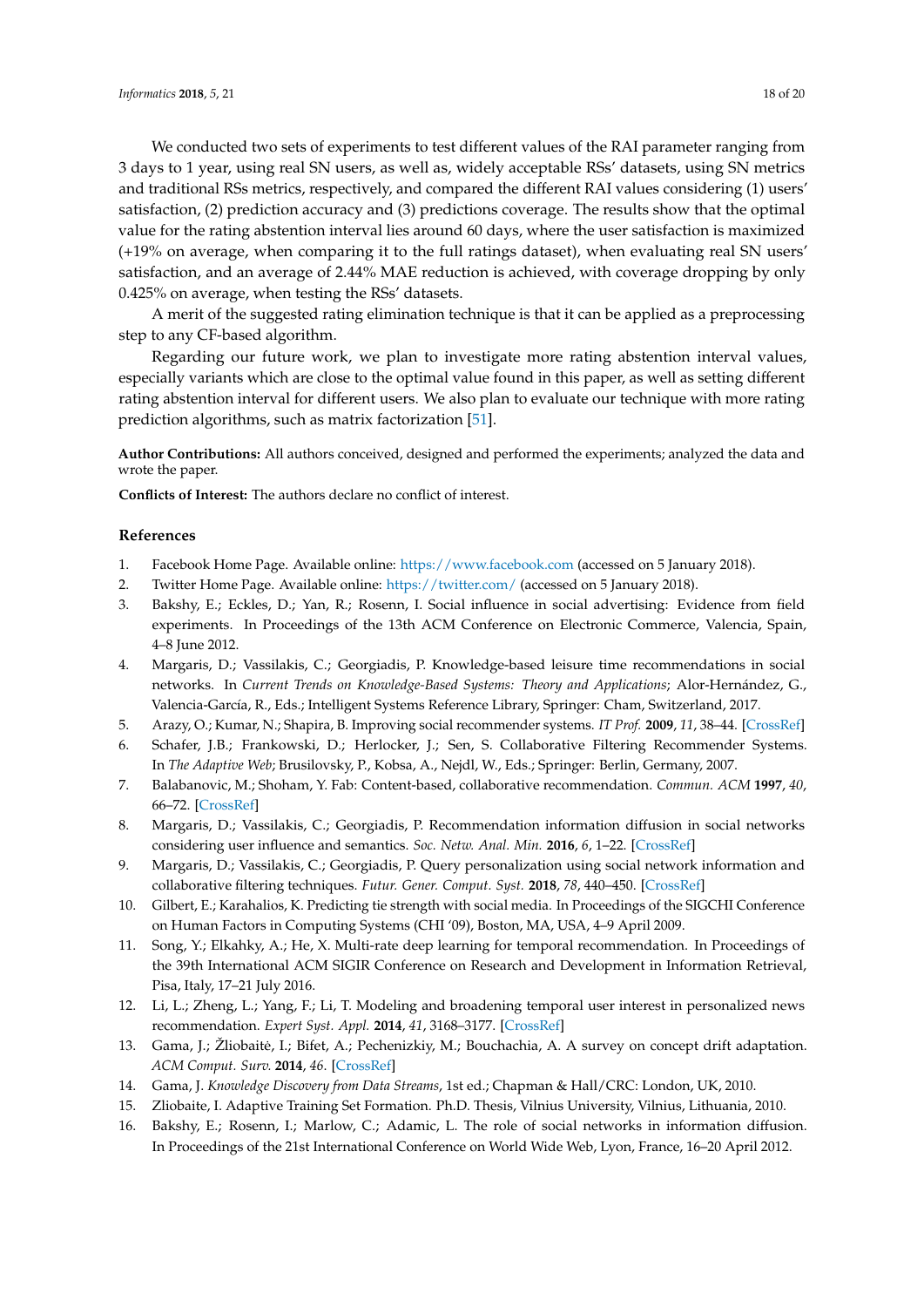- <span id="page-18-0"></span>17. Oechslein, O.; Hess, T. The value of a recommendation: The role of social ties in social recommender systems. In Proceedings of the 47th Hawaii International Conference on System Science, Waikoloa, HI, USA, 6–9 January 2014.
- <span id="page-18-1"></span>18. Gulcin, O.M.; Polat, F. Trust based recommendation systems. In Proceedings of the IEEE/ACM International Conference on Advances in Social Networks Analysis and Mining (ASONAM 2016), Niagara Falls, ON, Canada, 25–28 August 2013.
- <span id="page-18-2"></span>19. Fotia, L.; Messina, F.; Rosaci, D.; Sarné, G. Using local trust for forming cohesive social structures in virtual communities. *Comput. J.* **2017**, *60*, 1717–1727. [\[CrossRef\]](http://dx.doi.org/10.1093/comjnl/bxx072)
- <span id="page-18-3"></span>20. Martinez-Cruz, C.; Porcel, C.; Bernabé-Moreno, J.; Herrera-Viedma, E. A model to represent users trust in recommender systems using ontologies and fuzzy linguistic modeling. *Inf. Sci. Int. J.* **2015**, *311*, 102–118. [\[CrossRef\]](http://dx.doi.org/10.1016/j.ins.2015.03.013)
- <span id="page-18-4"></span>21. Walter, F.E.; Battiston, S.; Schweitzer, F.A. Model of a trust-based recommendation system on a social network. *Auton. Agents Multi-Agent Syst.* **2008**, *16*, 57–74. [\[CrossRef\]](http://dx.doi.org/10.1007/s10458-007-9021-x)
- <span id="page-18-5"></span>22. O'Donovan, J.; Smyth, B. Trust in recommender systems. In Proceedings of the 10th International Conference on Intelligent User Interfaces (ACM IUI '05), San Diego, CA, USA, 10–13 January 2005.
- <span id="page-18-6"></span>23. Bedi, P.; Kaur, H.; Marwaha, S. Trust based recommender system for the semantic web. In Proceedings of the 20th International Joint Conference on Artificial intelligence (IJCAI '07), Hyderabad, India, 6–12 January 2007.
- <span id="page-18-7"></span>24. Rosaci, D. Finding semantic associations in hierarchically structured groups of Web data. *Form. Asp. Comput.* **2015**, *27*, 867–884. [\[CrossRef\]](http://dx.doi.org/10.1007/s00165-015-0337-z)
- <span id="page-18-8"></span>25. Cabrera Rivera, L.; Vilches-Blázquez, L.M.; Torres-Ruiz, M.; Moreno Ibarra, M.A. Semantic Recommender System for Touristic Context Based on Linked Data. In *Information Fusion and Geographic Information Systems (IF&GIS' 2015)*; Popovich, V., Claramunt, C., Schrenk, M., Korolenko, K., Gensel, J., Eds.; Springer: Cham, Switzerland, 2015; pp. 77–89.
- <span id="page-18-9"></span>26. Adomavicius, G.; Tuzhilin, A. Context-aware recommender systems. In Proceedings of the 2008 ACM Conference on Recommender Systems (RecSys '08), Lausanne, Switzerland, 23–25 October 2008.
- <span id="page-18-10"></span>27. Liu, X.; Aberer, K. SoCo: A social network aided context-aware recommender system. In Proceedings of the 22nd International Conference on World Wide Web (WWW '13), Rio de Janeiro, Brazil, 13–17 May 2013.
- <span id="page-18-11"></span>28. Tsymbal, A. *The Problem of Concept Drift: Definitions and Related Work*; Computer Science Department, Trinity College: Dublin, Ireland, 2004.
- <span id="page-18-12"></span>29. Stanley, K.O. *Learning Concept Drift with a Committee of Decision Trees*; Technology Report UTAI-TR-03–302; Department of Computer Sciences, University of Texas: Austin, TX, USA, 2003.
- <span id="page-18-13"></span>30. Brzezinski, D.; Stefanowski, J. Reacting to different types of concept drift: The accuracy updated ensemble algorithm. *IEEE Trans Neural Netw. Learn. Syst.* **2014**, *25*, 81–94. [\[CrossRef\]](http://dx.doi.org/10.1109/TNNLS.2013.2251352) [\[PubMed\]](http://www.ncbi.nlm.nih.gov/pubmed/24806646)
- <span id="page-18-14"></span>31. Ning, L.; Zhang, G.; Lu, J. Concept drift detection via competence models. *Artif. Intell.* **2014**, *209*, 11–28.
- <span id="page-18-15"></span>32. Liu, A.; Zhang, G.; Lu, J. Concept drift detection based on anomaly analysis. In Proceedings of the 21st International Conference on Neural Information Processing (ICONIP 2014), Kuching, Malaysia, 3–6 November 2014.
- <span id="page-18-16"></span>33. Shao, J.; Ahmadi, Z.; Kramer, S. Prototype-based learning on concept-drifting data streams. In Proceedings of the ACM SIGKDD International Conference on Knowledge Discovery and Data Mining (KDD '14), New York, NY, USA, 24–27 August 2014.
- <span id="page-18-17"></span>34. Margaris, D.; Vassilakis, C. Pruning and aging for user histories in collaborative filtering. In Proceedings of the IEEE Symposium Series on Computational Intelligence (SSCI 2016), Athens, Greece, 6–9 December 2016.
- <span id="page-18-18"></span>35. Margaris, D.; Vassilakis, C. Enhancing User Rating Database Consistency through Pruning. In *Transactions on Large-Scale Data- and Knowledge-Centered Systems XXXIV*; Hameurlain, A., Küng, J., Wagner, R., Decker, H., Eds.; Springer: Berlin, Germany, 2017.
- <span id="page-18-19"></span>36. Ekstrand, M.D.; Riedl, J.T.; Konstan, J.A. Collaborative filtering recommender systems. *Found. Trends Hum. Comput. Interact.* **2011**, *4*, 81–173. [\[CrossRef\]](http://dx.doi.org/10.1561/1100000009)
- <span id="page-18-20"></span>37. Charness, G.; Gneezy, U.; Kuhn, M.A. Experimental methods: Between-subject and within-subject design. *J. Econom. Behav. Organ.* **2012**, *18*. [\[CrossRef\]](http://dx.doi.org/10.1016/j.jebo.2011.08.009)
- <span id="page-18-21"></span>38. Within-Subjects Designs. Available online: [https://web.mst.edu/~psyworld/within\\_subjects.htm](https://web.mst.edu/~psyworld/within_subjects.htm) (accessed on 25 April 2018).